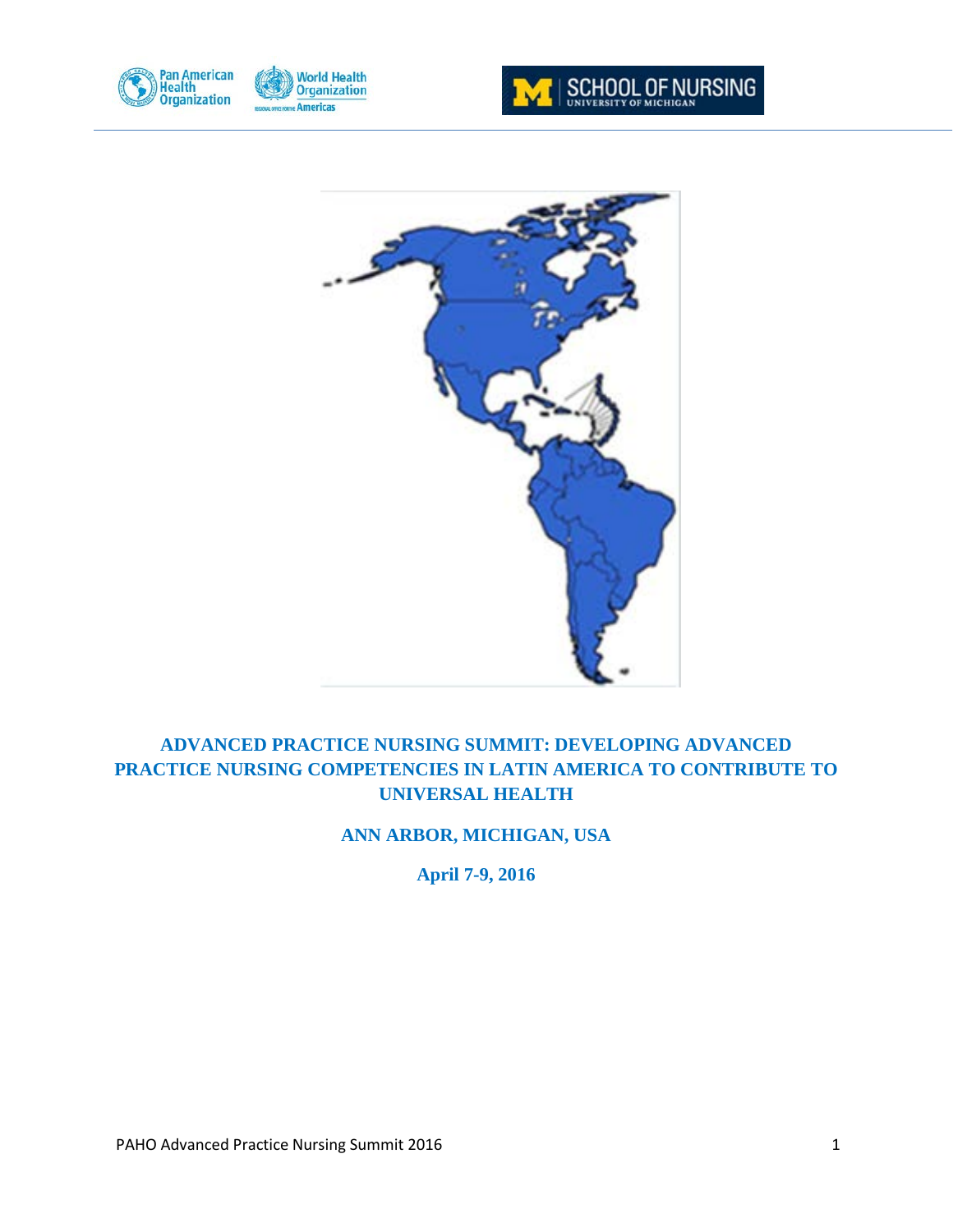



# **Table of Contents**

| <b>Background</b>                                                                                      | 3 <sup>1</sup>          |
|--------------------------------------------------------------------------------------------------------|-------------------------|
| <b>Goal and Objectives of the "Developing Advanced Practice Nursing Competencies"</b><br><b>Summit</b> | $\overline{\mathbf{3}}$ |
| <b>Thursday, April 7</b>                                                                               | $\overline{\mathbf{4}}$ |
| <b>Opening Remarks and Presentations</b>                                                               | $\overline{\mathbf{4}}$ |
| <b>Friday, April 8</b>                                                                                 | 9                       |
| <b>PANEL: Core Competencies for APNs in Canada and the United States</b>                               | $\boldsymbol{9}$        |
| <b>PANEL: Core Competencies for APNs in Chile, Colombia, Mexico</b>                                    | 11                      |
| <b>Developing Clinical Practicums for APN Students</b>                                                 | 12                      |
| <b>PANEL: APN Curriculum Development: A Case Study in Mexico</b>                                       | 12                      |
| <b>Saturday, April 9</b>                                                                               | 13                      |
| <b>PANEL: Discussion on APN Curriculum Development for Latin America</b>                               | 13                      |
| <b>DISCUSSION:</b> What should the APN core competencies include for<br><b>Latin America?</b>          | 14                      |
| <b>DISCUSSION:</b> Country/School Self-Assessment for Beginning an<br><b>APN Curriculum</b>            | 15                      |
| <b>DISCUSSION: Conditions Needed to Build the APN Role</b>                                             | 17                      |
| <b>DISCUSSION: Action Plan</b>                                                                         | 19                      |
| <b>Participants</b>                                                                                    | 21                      |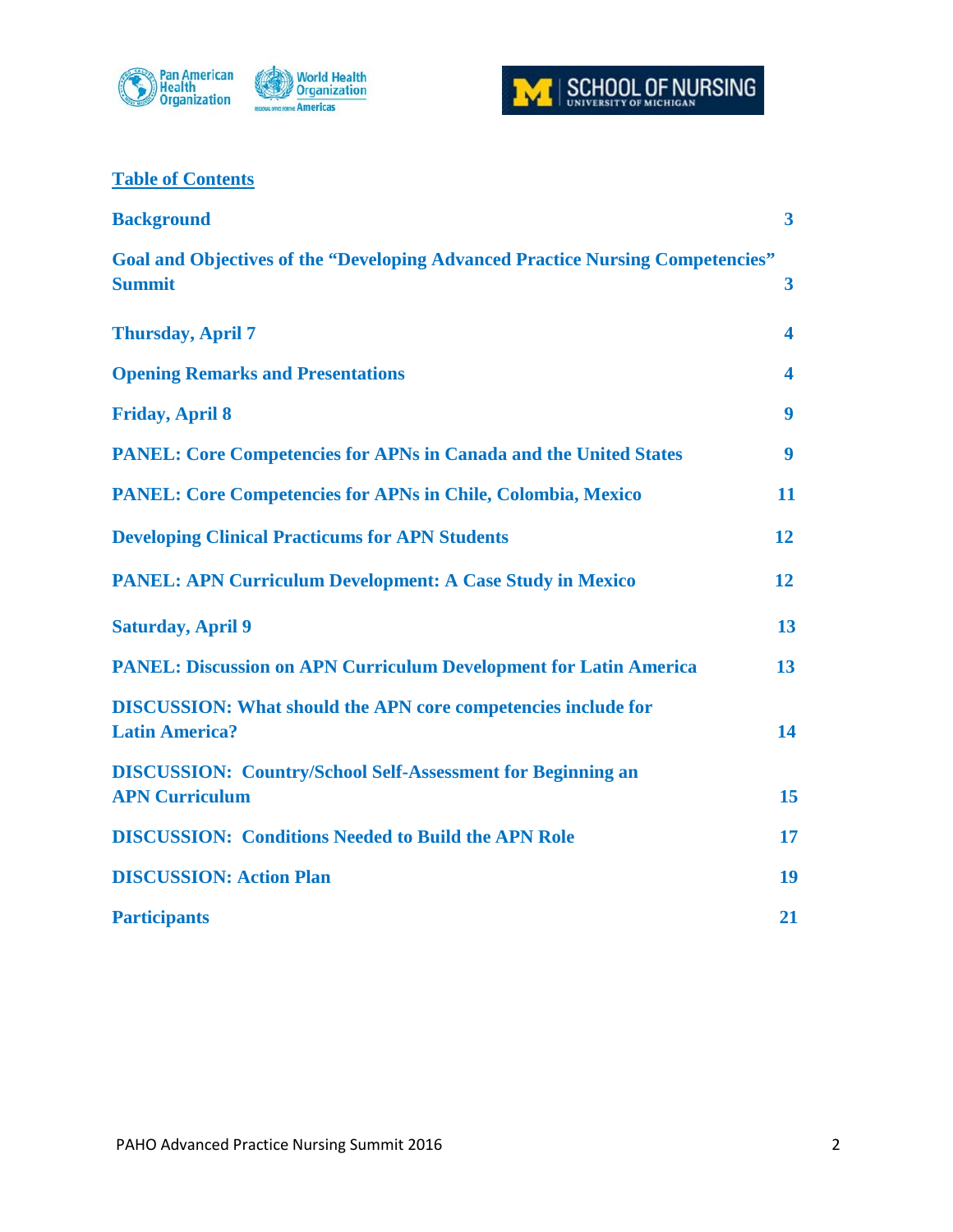



# **Background**

During the 52<sup>nd</sup> Directing Council of the Pan American Health Organization (PAHO), the 65<sup>th</sup> Session of the Regional Committee, the Resolution CD42. R13 entitled; "Human Resources for Health: Increasing Access to Qualified Health Workers in Primary Health Care-based Health Systems" was approved. This Resolution urges Member States, within their particular context, and taking into consideration their priorities, to promote reforms in health professions' education; supporting Primary Health Care (PHC) based health systems and increasing the number of spaces in training programs for health professionals who provide PHC, including advanced practice nurses.

Advanced Practice Nursing (APN) is defined by the International Council of Nursing as a "registered nurse who acquires the expert knowledge base, complex decision–making skills, and clinical competencies for expanded practice; the characteristics of which are shaped by the context and/or country in which she/he is credentialed to practice. A master's degree is recommended for entry level. The nature of this practice integrates research, education, practice and management, a high degree of professional autonomy and independent practice, case management/one's own case load, advanced health assessment skills, decision–making skills and diagnostic reasoning skills, recognized advance clinical competencies, provision of consultant services to health providers and plans, implementation and evaluation of programs, and recognized first point of contact for clients.

PAHO is promoting discussion about broadening the scope of nursing practice in PHC in Latin America and the Caribbean and the role of the APN in this regard. In April 2015, McMaster University and PAHO hosted a 2-day meeting in Hamilton, Ontario entitled, Universal Access to Health and Universal Health Coverage: Advanced Practice Nursing Summit. . Thirty nurses and health professionals from across Latin and Central America gathered at McMaster for the summit for discussions about broadening the scope of nursing practice in PHC in the Americas to include the APN, using Canada and the United States (U.S). as examples of countries in which the profession is well-recognized. While advance practice nursing has an established regulatory framework in Canada and the U.S., there is little evidence of APN education, practice and regulation in Central and South American countries.

# **Goal and Objectives of the "Developing Advanced Practice Nursing Competencies" Summit:**

This 2 ½ day meeting, sponsored by PAHO with support from the PAHO/WHO Collaborating Center in Nursing and Midwifery at the University of Michigan, was a follow-up to the first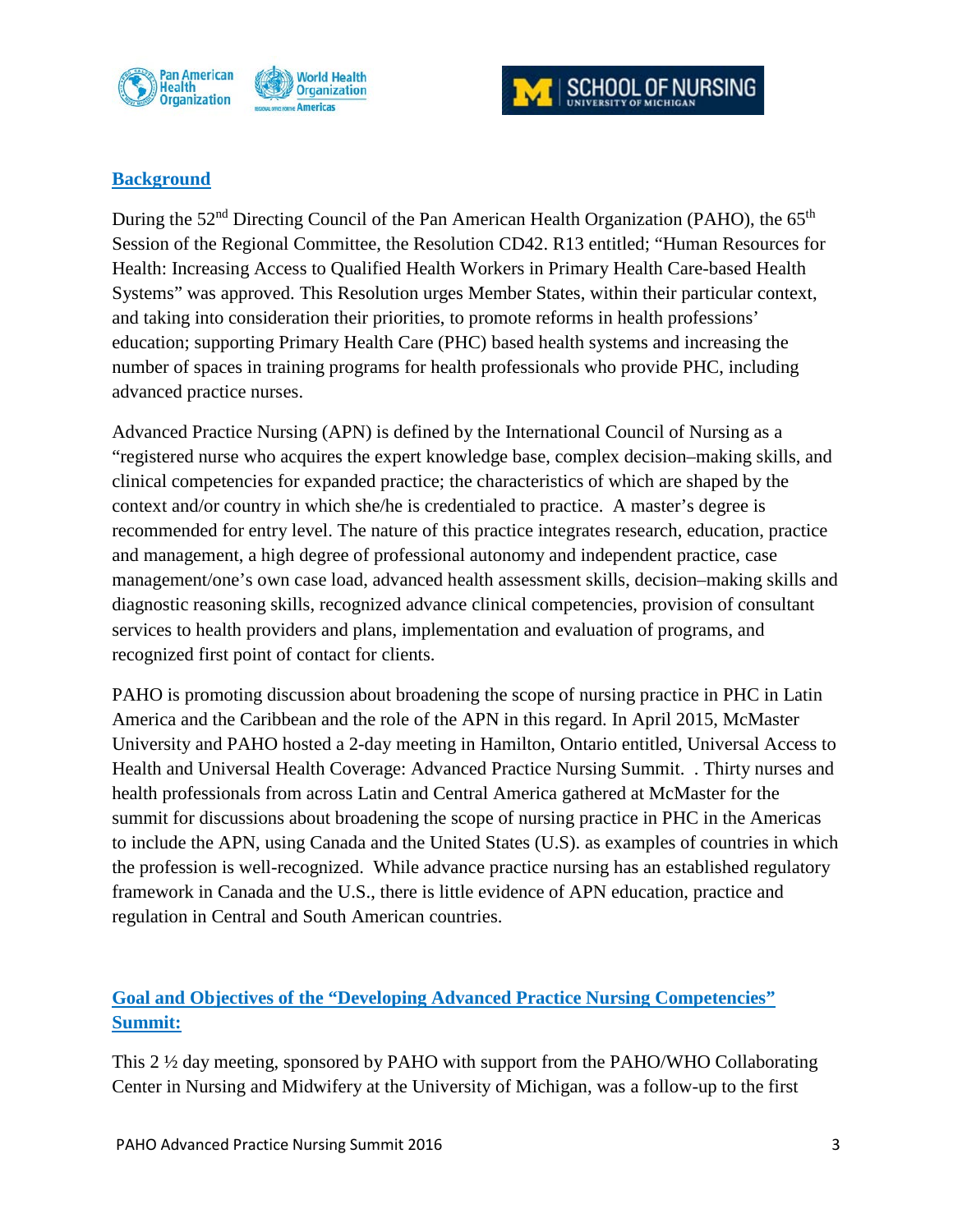



summit held at McMaster University and builds on discussions and priorities set during the first summit. The objectives included:

- I. To examine the core competencies for the APN role in the PHC in the U.S., Canada, and International Standards.
- II. To identify the resources and strategies needed for universities to prepare the APN to have a role in PHC in Latin America and the Caribbean.
- III. To identify core curriculum development for APN education in Latin America.



# **THURSDAY, APRIL 7**

# **Opening Remarks and Presentations**

PAHO Advanced Practice Nursing Summit 2016 4 Professor Jody R. Lori, Associate Dean for Global Affairs and Director of the PAHO/WHO Collaborating Center at the University of Michigan School of Nursing (UMSON), extended a warm welcome to our guests from the U.S., Brazil, Canada, Chile, Colombia, Mexico and Switzerland. Dr. Lori reviewed some PAHO history, providing background on the World Health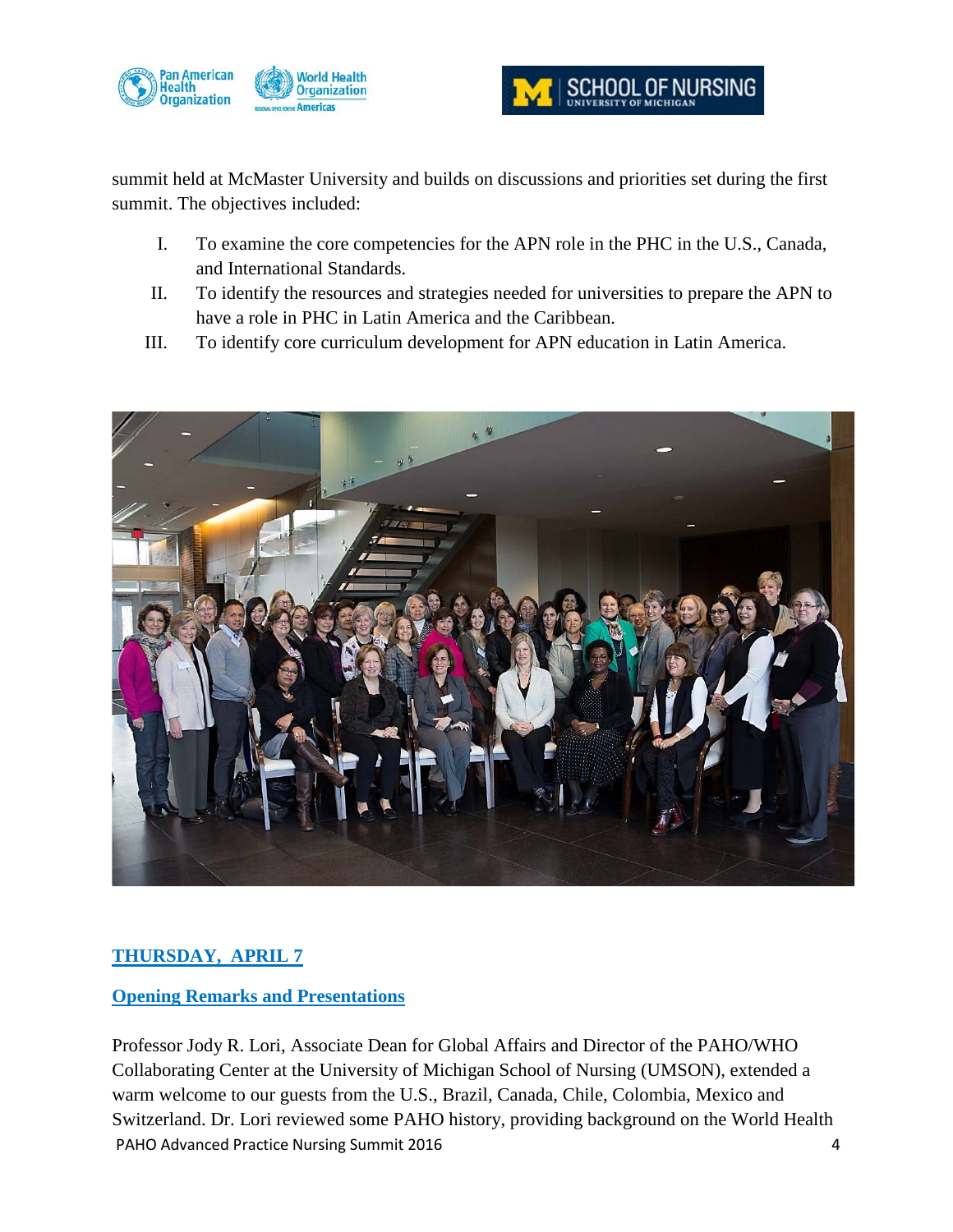



Organization (WHO) network of Collaborating Centers (WHO-CC) which includes 44 WHO-CC for Nursing and Midwifery. Twenty-three Nursing and Midwifery CC are members of the Pan American Health Organization (PAHO.)

In 1997 the University of Michigan was designated as a PAHO/WHO CC with the most recent re-designation in 2015. The UMSON collaborating center is charged with promoting research and clinical training to assist with achieving the goal of universal health coverage through an expanded workforce of advance practice nurses in Latin America and the Caribbean. Over the next two days we heard more about human resource development in our presentations from the PAHO and WHO representatives on the strategic direction of global nursing.

Professor Lori introduced the first speaker, from WHO-Geneva, Ms. Annette Mwansa Nkowane.

# **[A Global View: Nursing and Midwifery Workforce Development](https://umich.box.com/s/halco3u45odxifayf12wbz8rbe9rnk4l)**. *Annette Mwansa [Nkowane, WHO, Switzerland](https://umich.box.com/s/halco3u45odxifayf12wbz8rbe9rnk4l)*

Ms. Nkowane discussed the global shortage of nurses. Nurses provide 50-80% of health care for 43.5 million people. By 2030 there will be a shortage of 7. 6 million nurses with Africa and the Middle East suffering the greatest burden of this shortage. The world is facing a changing health care environment that includes non-communicable diseases that kill 38 million people a year, almost ¾ of which are in low and middle income countries and result in pre-mature death. She discussed the high rates of suicide among young people 10-19 years old along with high rates of violent deaths; deaths from HIV, and the outbreaks of Ebola and now Zika.

The WHO established Global Frameworks that will set a strategic direction for 2016 through 2020 to strengthen nursing and midwifery, with specific national programs. Ms. Nkowane spoke about the difference between universal health care coverage and universal access and the need for "available, accessible, acceptable, quality  $\&$  cost effective health care." She affirmed her support for the work of PAHO to address the expected global shortage of nurses.

Millions of nurses and midwives are making a difference. Nursing is a vital part of achieving global health initiatives to prevent a repeat of the 6 million children under the age of 6 years that died in 2012. We need policy development and workforce management to embrace primary, people-centered care and universal health care coverage. Clearly, there is a need. Access to care is a human right with nurses and nurse midwives a vital part of meeting our goals.

Nurses provide leadership on matters critical to health, shaping the research agenda and stimulating the generation, translation, and dissemination of valuable knowledge. They set norms and standards for women's health providers, articulate ethical and evidence based policy options, provide technical support, catalyze change, and build sustainable institutional capacity.

PAHO Advanced Practice Nursing Summit 2016 5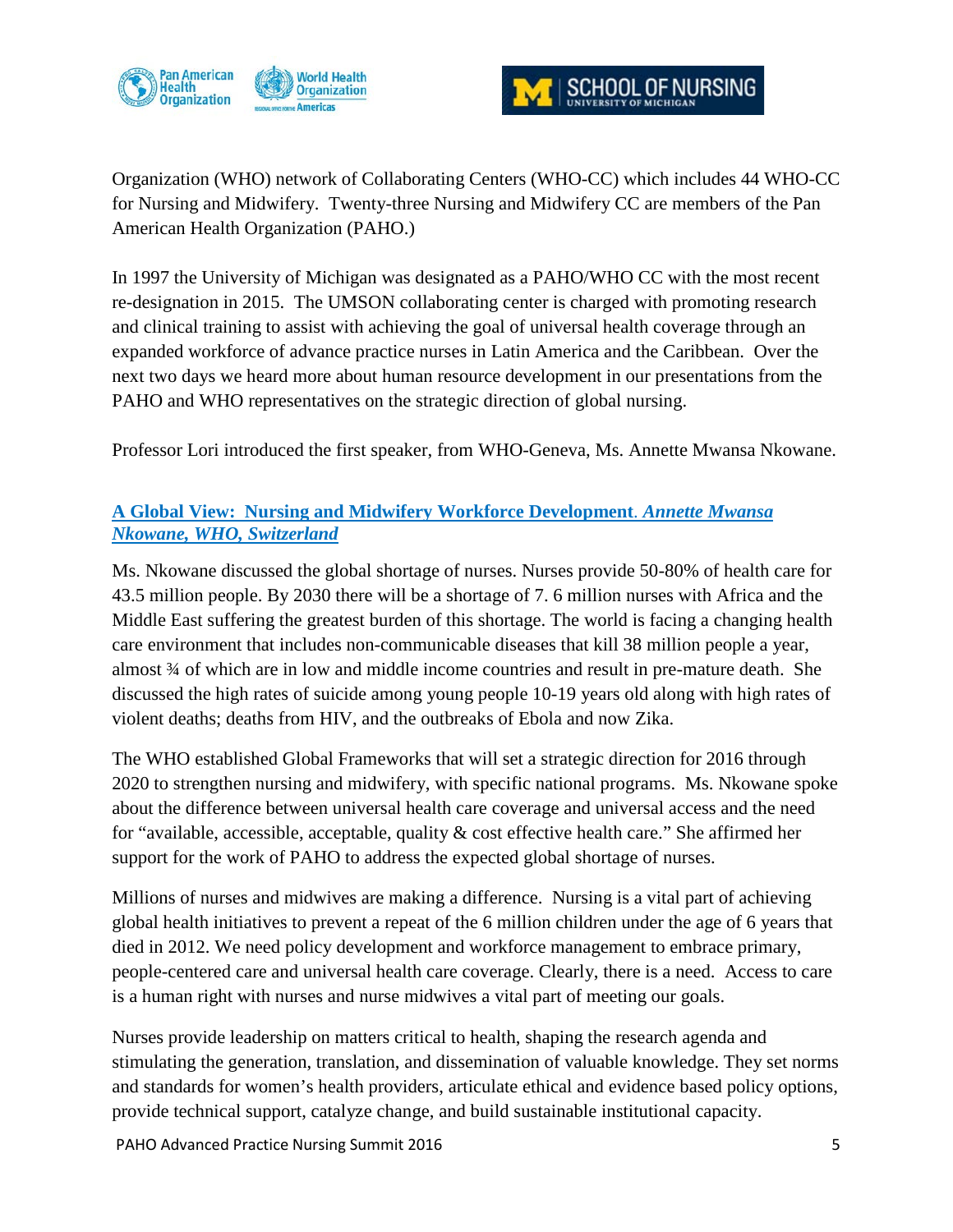



The Global Framework includes:

- WHO Sustainable Development Goals (SDGs) 2030
- Workforce 2030 (global strategy on human resources for health)
- Tracking universal health coverage
- Optimizing performance, anticipating future workforce requirements
- By 2030, build individual and institutional capacity and strengthen the data and knowledge to support evidence-informed policy making.

Ms. Nkowane also described the **Options Analysis Report On Strategic Directions For Nursing And Midwifery 2016-2020** [www.who.int/hrh/nursing\\_midwifery/en/](http://www.who.int/hrh/nursing_midwifery/en/) that:

- Advocates for available, accessible, acceptable, quality and cost effective nursing and midwifery care for all, based on population needs and in support of UHS and the SDGs
- Outlines countries, regions, global partners, principles thematic areas
- Offers guidelines on transforming and scaling up health professionals

The number of Resolutions on nursing and midwifery adopted by the World Health Assembly demonstrates the importance WHO Member States attach to nursing and midwifery services as a means of achieving better population health outcomes. The most recent resolution, WHA 64.7, gives WHO the mandate to strengthen the capacity of the nursing and midwifery workforce through the provision of support to Member States on a number of strategies including:

- Developing targets and action plans for the development of nursing and midwifery, as an integral part of national or subnational health plans
- Forging strong, interdisciplinary health teams to address health and health system priorities
- Participating in the ongoing work of WHO's initiatives on scaling up transformative education and training in nursing and midwifery
- Collaborating within their regions and with the nursing and midwifery professions in the strengthening of national or subnational legislation and regulatory processes that govern those professions
- Strengthening the dataset on nurses and midwives as an integral part of the national and subnational health workforce information systems
- Harnessing the knowledge and expertise of nursing and midwifery researchers
- Engaging actively the expertise of nurses and midwives in the planning, development, implementation and evaluation of health and health system policy and programming
- Implementing strategies for enhancement of inter-professional education and collaborative practice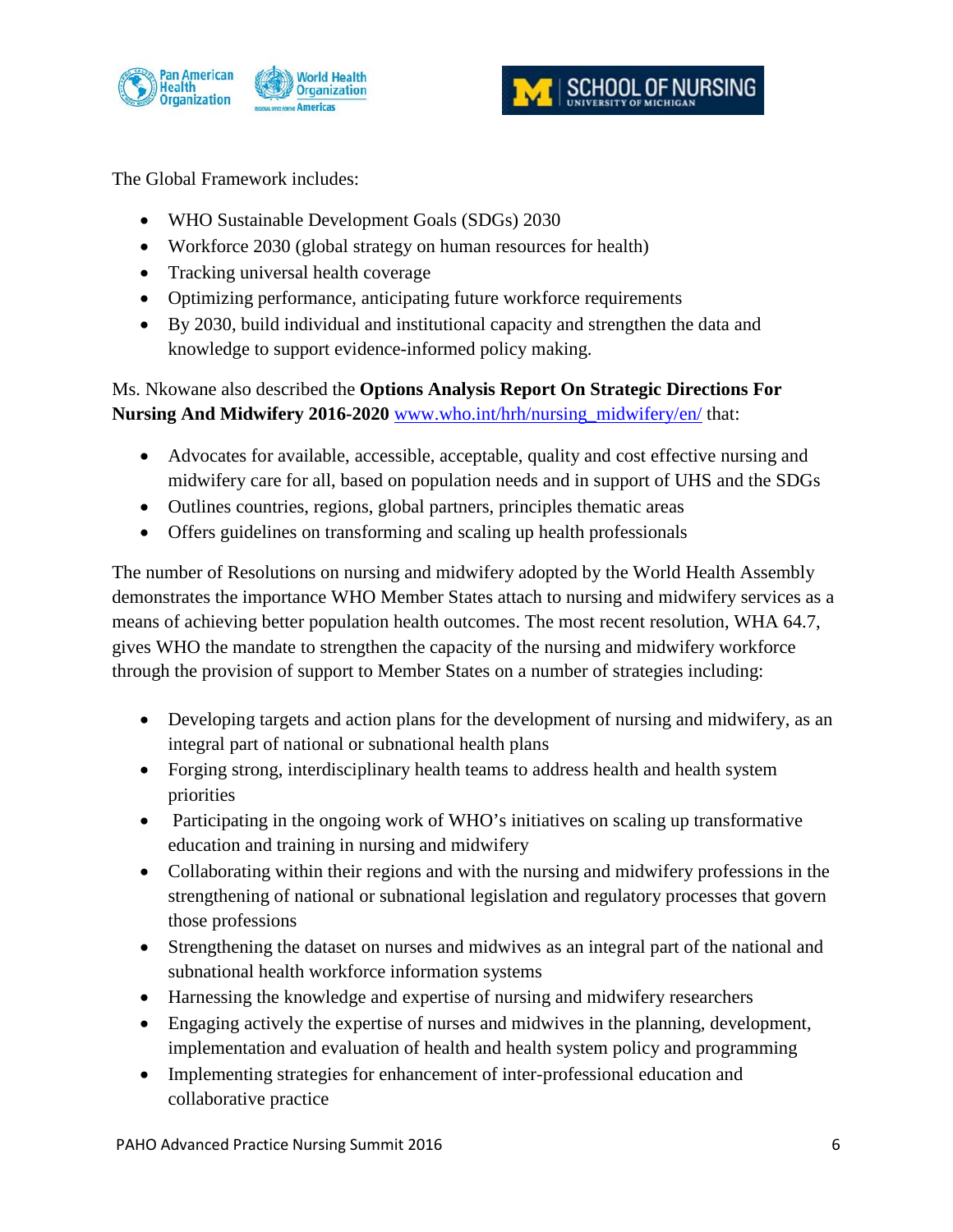



- Including nurses and midwives in the development and planning of human resource programs that support incentives for recruitment, retention and strategies for improving workforce issues
- Implementing the WHO Global Code of Practice on the International Recruitment of Health Personnel"

# **Initiatives from PAHO and Countries,** *[Silvia Cassiani, PhD, MSc, PAHO, Washington, D.C.](https://umich.box.com/s/lluso44l824kqtcojr3tllxsdbt82kxv)  [and Ruta Valaitis, RN, PhD, McMaster University, Canada](https://umich.box.com/s/lluso44l824kqtcojr3tllxsdbt82kxv)*

**Dr. Cassiani's presentation** focused on the distinction between universal health coverage and universal health access. The shortage of nurses and other health care workers is the main obstacle to providing services. Related issues are migration of nurses from one region to another (nurses are leaving the Caribbean and Central America, and African nurses are coming into the region to fill the gaps), financing, and the quality of nursing education in the region. Within countries, nurses are concentrated in coastal areas and cities, leaving inland/rural areas underserved. A 2013 WHO resolution on developing access to primary health care specifies the need to increase the number of Advance Practice Nurses (APNs). PAHO is working with Ministries of Health on this goal. The current educational focus is biomedical, and more faculty are needed to teach at the masters and doctoral level in nursing programs. PAHO's strategy is to push for collective efforts to increase publication of and access to scholarly materials in various languages.

Last year's summit at McMaster illustrated the strong interest in APN development. There is an international seminar planned for June 2016 in Brazil, and Chile and Colombia are also working on initiatives for workforce development.

**Dr. Valaitis** outlined the role of the Collaborating Centers in defining the scope of nursing in their regions, and the context of the centers in different countries. She stressed the APN professional role is recognized in the U.S. and Canada, but there is little evidence of it in Latin America. PAHO advocates for broadening the scope of nursing in the region as demonstrated by:

**2013:** PAHO mandate to broaden the scope of nursing practice through development of the APN role

**2015:** The 2-Day Summit at McMaster University where a 3-year strategy was laid out with expected steps for next 12 months (to April 2016) – see report from McMaster Summit

Five planning priorities were established at the 2015 summit for optimizing the APN role in the Pan-American region: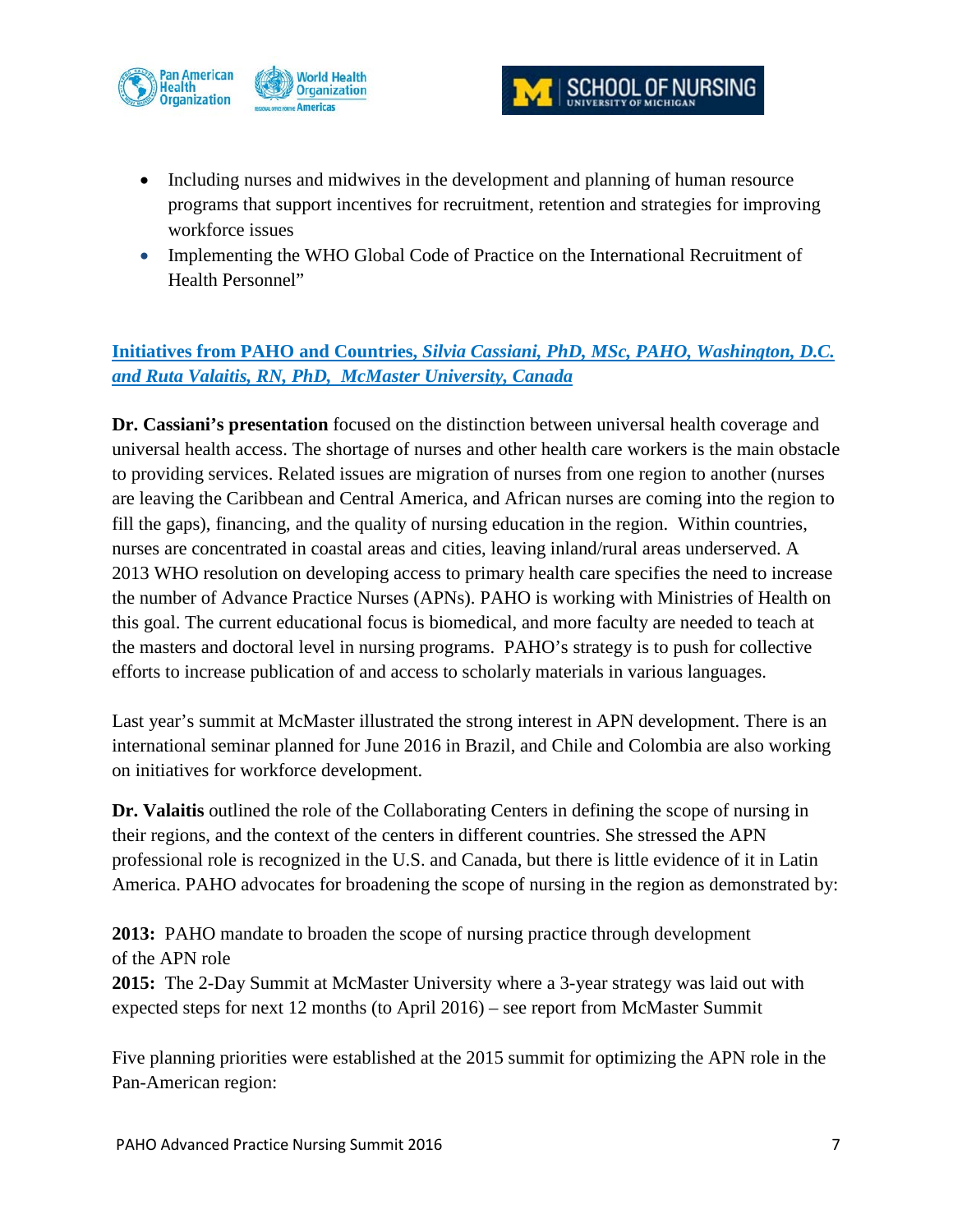



- 1. Establish masters level APN education programs in Latin America and the Caribbean
- 2. Engage and influence decision makers, legislators & other key stakeholders in Latin America and the Caribbean
- 3. Focus APN service delivery on underserved, high-need populations in Latin America and the Caribbean
- 4. Establish a PAHO coordinating center network to develop & implement the APN role
- 5. Define and optimize complementary registered nurse (RN) & APN roles in new models of primary health care

# **[The Development of the APN Role and the RN Workforce,](https://umich.box.com/s/bbxjthylp8mz2p6m3juyls7k3i39r76u)** *Denise Bryant-Lukosis, RN, [CON\(C\), BScN, MScN, PhD, McMaster University, Canada](https://umich.box.com/s/bbxjthylp8mz2p6m3juyls7k3i39r76u)*

Dr. Bryant-Lukosius discussed APN competencies and curriculum development within the context of human resource planning for primary health care and how APN roles and competencies can be leveraged to support nursing and workforce development in primary health care.

- Success factors for human resources for health (HRH) development \
- Defining core elements of primary health care practice
- Determining the optimal skill mix
- Providing the basis for certification  $&$  credentialing
- Promoting PHC nursing as a recognized/desirable career with defined role positions & salary grades
- Developing and supporting nurses at the point of care

# **Nursing Education in Latin America,** *[Laura Moran Peña, PhD, RN, Asociación](https://umich.box.com/s/8ljwxmj10mu1og8mb40egtgewif2xnew)  [Latinoamericana de Escuelas y Facultades en Enfermería](https://umich.box.com/s/8ljwxmj10mu1og8mb40egtgewif2xnew)*

- Commitment to quality education
- Recognition of heterogeneity of contexts in which higher education takes place
- Need to transform nursing education/Wide range of starting points
- Challenges
- Perspectives

# **Master's Degree Education in Brazil,** *[Isabel Amélia Costa Mendes, PhD, University of São](https://umich.box.com/s/ubxigdcok2e4asldk86a9le7qzes2q25)  Paulo [at Ribeirão Preto, Brazil](https://umich.box.com/s/ubxigdcok2e4asldk86a9le7qzes2q25)*

- Background on the development and proliferation of graduate nursing programs in Brazil
- 1968 university reform; nursing quick to respond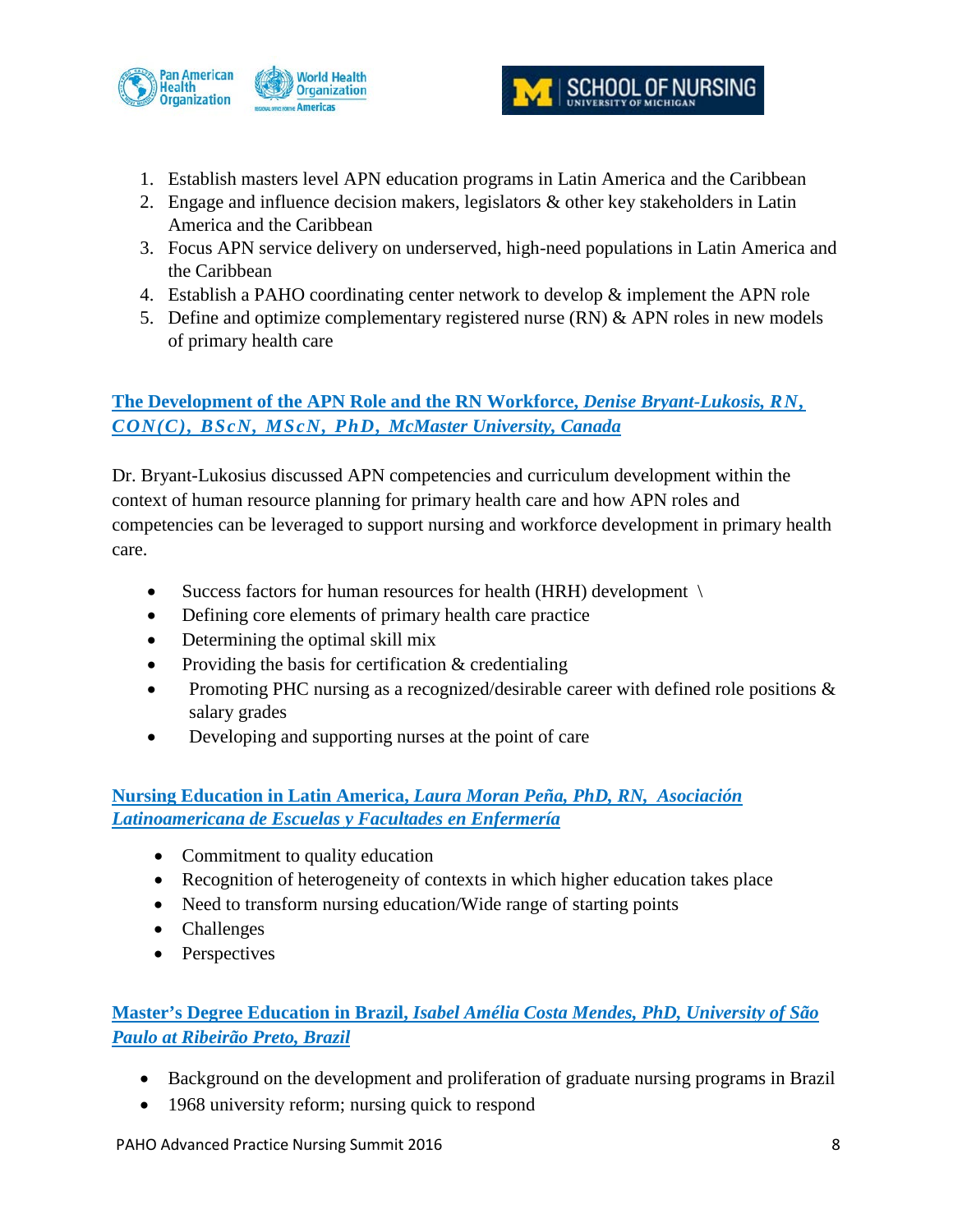



- Between 1972 and 2016 number of Master's programs in Brazil increased from 3 to 50
- Between 1982 and 2016 number of PhD programs in Brazil increased from 1 to 35

# **FRIDAY, APRIL 8**

**PANEL: Core Competencies for APNs in Canada and the United States.** *Joyce Pulcini, PhD, RN, PNP-BC, FAAN, George Washington University, USA (Moderator)*

**[Advanced Practice Nursing in the U.S.: Path to Maximize Nursing Impact.](https://umich.box.com/s/w2ysc478kfc0ddix8djqgxolk1ts93os)** *Judy Honig, DNP, EdD, CPNP-PC, Columbia [University School of Nursing, USA](https://umich.box.com/s/w2ysc478kfc0ddix8djqgxolk1ts93os)*

APNs are central to achieving UHC for the following reasons:

- Nurses focus on direct patient interaction
- Nursing care is person-centered
- APN's are formally educated at advanced levels
- APN's have the skills and knowledge for health promotion, disease prevention and illness management
- APN's are trained in evidence-based practice

The presentation describes the evolution of the APN role in the U.S., from introduction of the apprenticeship model in the 1960's, to the introduction of degree programs in the 1980's, to present-day consensus about the importance of the APN workforce to Universal Health Care.

- APNs are central to achieving UHC
- There are several pathways to APN
- APN competencies provide the framework for education, practice and regulation
- The goal is well educated APN workforce to maximize the profession's contribution to UHC and improved health outcomes

**[Advanced Practice Nursing in the U.S.: Competency Development for Nursing](https://umich.box.com/s/rreeg1sjvt0g1klil1k709wwwuwjg0y9)  Practitioners.** *Anne Thomas, BSN,MSN, PhD, [Dean, University of Indianapolis School of](https://umich.box.com/s/rreeg1sjvt0g1klil1k709wwwuwjg0y9)  [Nursing](https://umich.box.com/s/rreeg1sjvt0g1klil1k709wwwuwjg0y9)***,** *USA*

Professor Thomas is President-Elect of the **[National Organization of Nurse Practitioner](http://www.nonpf.org/)  [Faculties \(NONPF\).](http://www.nonpf.org/)** Her presentation describes the role NONPF has played in the development stages of competency-based graduate nursing education, from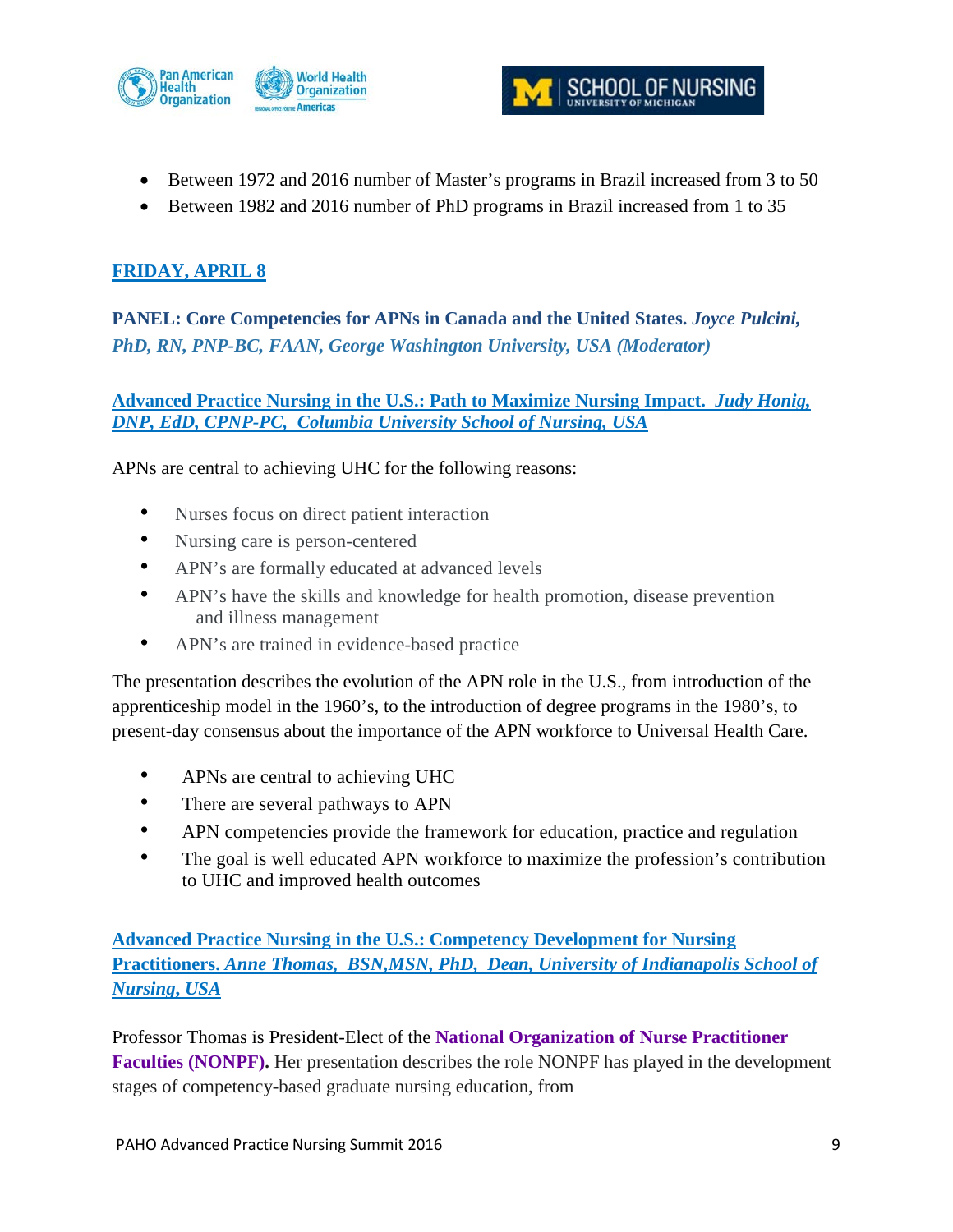



- Introduction of the first Master's level competencies in the 1990's
- Revision of those core competencies in 1995, 2002, and 2006
- Introduction in 2006 of a core for the doctoral level tied to competency areas and not domains
- Merger in 2011 of core competencies at the doctoral and master's level into 1 set of NP core competencies
- 2012 update of core competencies to the current set of NP core competencies for all NP graduates

# **[NP Competency Development and Evolution In Canada.](https://umich.box.com/s/bgxb1veecqo1echc1gaejuv3j40sp423)** *Ruth Martin-Misener, DOPN, [BScN, MN, Dalhousie University Canada](https://umich.box.com/s/bgxb1veecqo1echc1gaejuv3j40sp423)*

Dr. Martin-Misener outlined the evolution of NP education in Canada, and the challenges of integrating standards and regulatory practices for 13 different provinces:

- Main issue for first 15 years was multiple levels of education
- Now all Master's programs
- Program approval is provincial/territorial responsibility
- Outcome of Canadian Nurse Practitioner Initiative (CNPI, 2004-2006) was a national program approval framework of: curriculum, resources, students, and graduates [http://www.npnow.ca/docs/tech-report/section1/01\\_Integrated\\_Report.pdf](http://www.npnow.ca/docs/tech-report/section1/01_Integrated_Report.pdf)

The national Core Competency Framework for NP's was first published in 2005 and revised May 2010 after a Canada wide validation process; it became the basis of the first national examination for licensing.

[http://www.cnaaiic.ca/~/media/cna/files/en/competency\\_framework\\_2010\\_e.pdf](http://www.cnaaiic.ca/%7E/media/cna/files/en/competency_framework_2010_e.pdf) <http://casn.ca/wp-content/uploads/2014/12/FINALNPFrameworkEN20130131.pdf>

Where are we now? Where are we going?

- Still some perception of differences
- 2012, CCRNR funded to analyze NP practice across Canada in 3 streams of practice (Adult, Family/All Ages and Pediatrics)
- 2015 NP Practice Analysis survey found NPs use the same competencies in all Canadian jurisdictions and acrossthree streams of practice : family/all ages, adult and pediatric. <http://crnns.ca/news/ccrnr-releases-np-practice-analysis-findings/>
- Consultations in 2016 on new entry-level competencies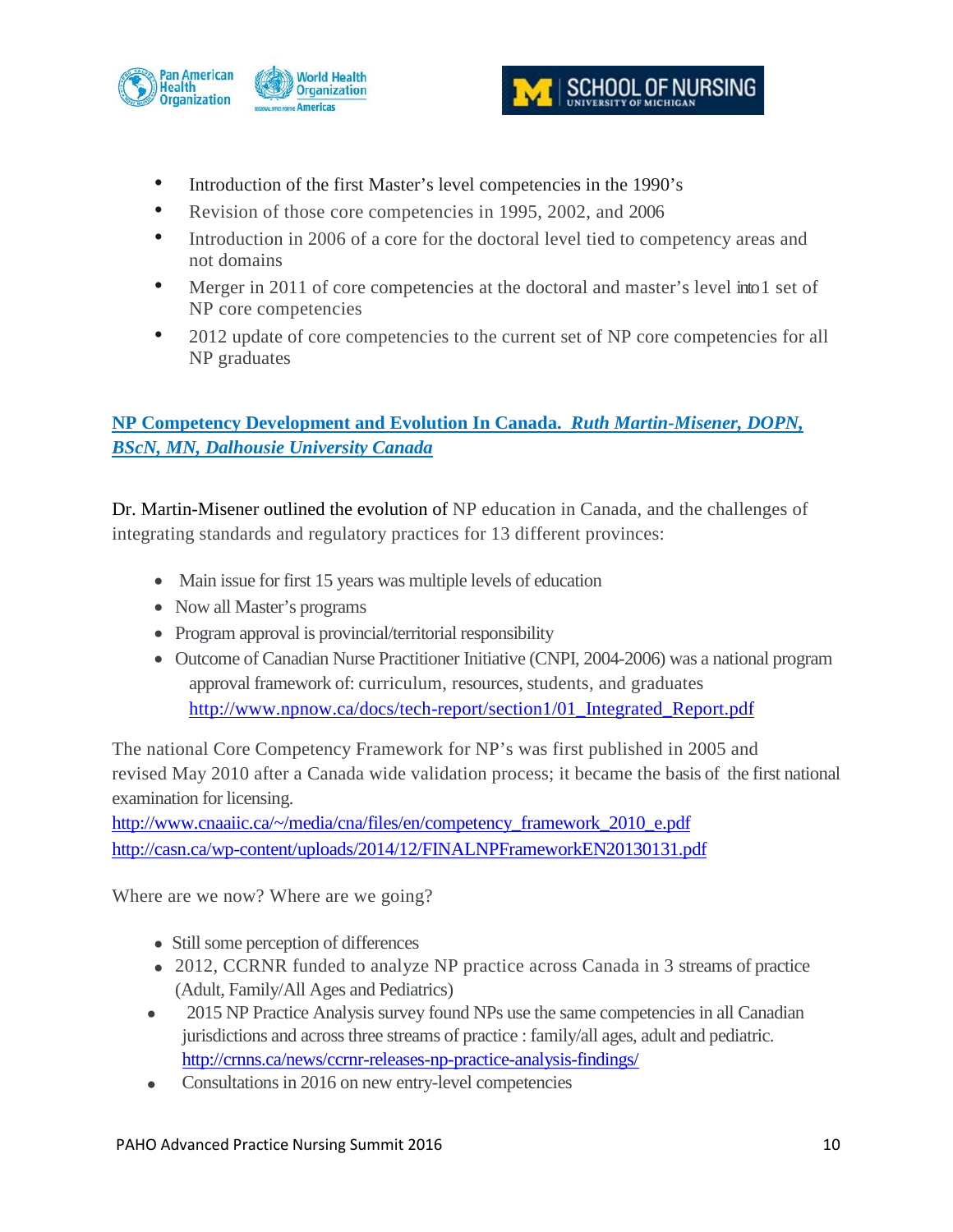



# **PANEL: Core Competencies for APNs in Chile, Columbia, Mexico.** *Silvia Cassiani***,** *MSc, PhD, PAHO, Washington, DC (Moderator)*

**[The Chilean Association for Nursing Education \(ACHIEEN\):](https://umich.app.box.com/files/0/f/7320191945/1/f_60455190921) Its Contribution to the Initial Training of RNs and Advanced Practice Nurses in Chile***. Paz Soto Fuentes, President of Asciacion Chilena de Enfermeria (in Spanish)*

Founded 1963, the mission of ACHIEEN is to ensure the quality of nursing education and training in Chile. It promotes the strengthening of collaborative work and ethical principles among its members, with respect for the autonomy and diversity, and establishes links at the national and international level.

Professor Soto's presentation is an overview of the development of basic nursing education and career tracks in Chile, and a call for reevaluation and refinement of continuing educational opportunities, including the doctorate.

## **[Colombia: Developing Advance Practice Nursing Competencies in Latin America to](https://umich.app.box.com/files/0/f/7320191945/1/f_60455211905)  Contribute to Universal Health Care.** *[Professor Fabiola Castellanos Soriano, PhD, MSc,](https://umich.app.box.com/files/0/f/7320191945/1/f_60455211905)  RN, Dean of Nursing, [Pontificia Universidad Javeriana, Colombia](https://umich.app.box.com/files/0/f/7320191945/1/f_60455211905) (in Spanish)*

Statistics on Colombia's nursing programs:.

- 23 accredited undergraduate programs with around 3,500 graduates per year
- Nurse to physician ratio 6/10
- There was a proposed Masters of advanced practice nursing in 2014 but it didn't succeed because several other things were dependent on it (example: limited resources, need for change in the practice of care)
- Also, nursing training in Colombia needed to be addressed. Information was sought from the WHO, ACOFAEN as well as examining training trends in Canada, the USA, Australia and Spain.
- Colombia is still working towards advanced practice nursing

**[Core Competencies of Advanced Practice Nurses.](https://umich.app.box.com/files/0/f/7320191945/1/f_60455198789)** *Professor Maria Elena Garcia Sánchez, [Universidad Autonoma de México,](https://umich.app.box.com/files/0/f/7320191945/1/f_60455198789) Mexico (in Spanish)*

- Nursing as a profession began in 1907 in Mexico & there are currently 723 schools of nursing
- Doctorate degree became possible in 2003
- There are 5 levels of training within the nursing profession: nurse technician, licensed nurse, specialty nurse, masters and doctorate, as well as 15 different specialties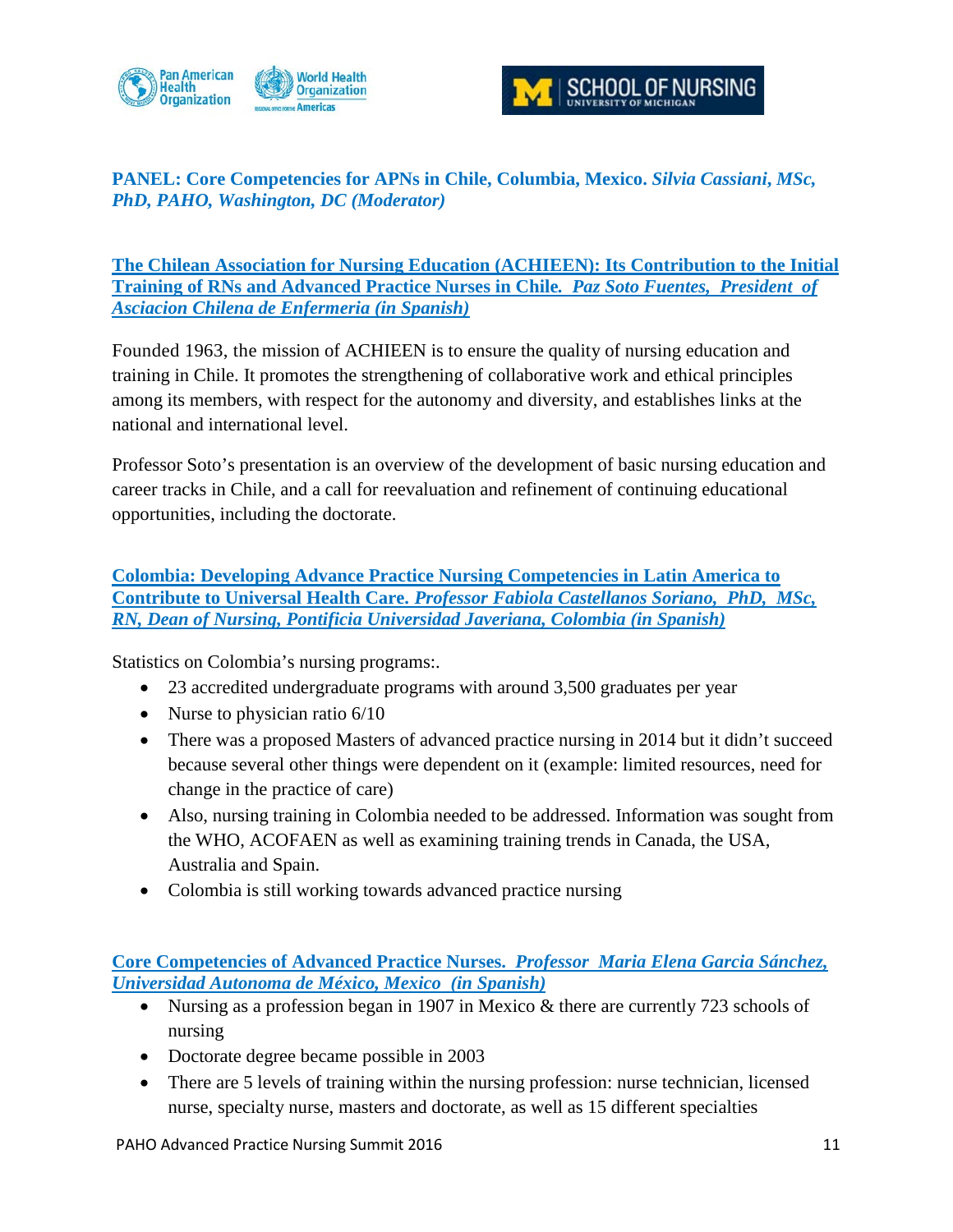



• Currently, advanced nursing practice degrees hold professional autonomy and provide many consulting services. They can prescribe 22 different medications and are protected by the law as of 2012.

# **[Developing Clinical Practicums for APN Students.](https://umich.app.box.com/files/0/f/7320191945/1/f_60455195693)** *Jody Lori, PhD, CNM, FACNM, FAAN, [University of Michigan, USA](https://umich.app.box.com/files/0/f/7320191945/1/f_60455195693)*

This presentation addresses the following issues:

- Factors that contribute to a quality clinical education
- Clinical site assessment
- Roles & responsibilities of the school and the clinical preceptors
- Challenges and potential solutions to a robust clinical practicum
- Student and site evaluation

Conclusions: effective student clinical practice depends on several key factors:

- Presence of a preceptor who supervises, assesses, and facilitates student learning
- A healthy learning environment
- A healthy preceptor-to-student ratio
- A site that has a large enough case load to provide learning experiences for students
- A site that uses evidence-based practices as taught in the classroom

**[PANEL: APN Curriculum Development: A Case Study in Mexico.](https://umich.app.box.com/files/0/f/7320191945/1/f_60455203417)** *Professor Antonia Villarruel*, PhD, FAAN, *[University of Pennsylvania, USA](https://umich.app.box.com/files/0/f/7320191945/1/f_60455203417) (Moderator)*

*Professor Eileen Breslin, PhD, RN, FAAN, UTHSC San Antonio, USA Professor Barbara Brush, PhD, APRN, BC, FAAN, University of Michigan, USA Professor Megan Eagle, MSN, APRN, BC, University of Michigan, USA Professor Esther Cabriales Gallegos, PhD, FAAN, Universidad Autonoma de Nuevo Leon, Mexico*

This presentation describes an ongoing collaboration for curriculum development between University of Michigan School of Nursing, UANL and UTHSC San Antonio to address the growing need for APNs to deal with the rise in NCD rates, especially diabetes.

- UANL, 2008
- UTHSC, 2012
- 2013: Successful funding proposal submitted to Salud: Nuevas Fronteras to:
	- Review BSN curriculum  $\&$  compare to national  $\&$  international models

PAHO Advanced Practice Nursing Summit 2016 12 and 12 and 12 and 12 and 12 and 12 and 12 and 12 and 12 and 12 and 12 and 12 and 12 and 12 and 12 and 12 and 12 and 12 and 12 and 12 and 12 and 12 and 12 and 12 and 12 and 12 a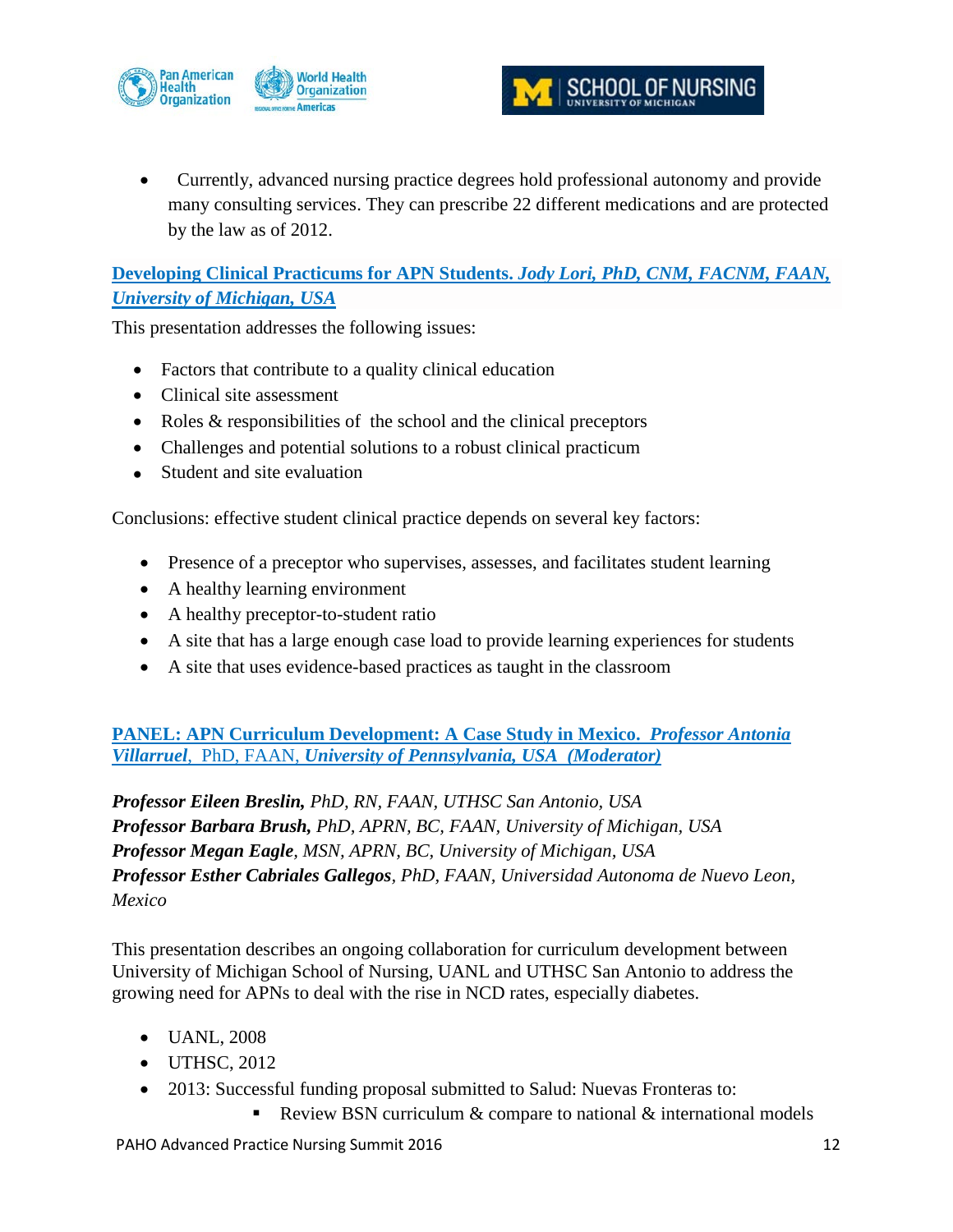



- Train faculty to teach the new curriculum
- Develop a framework for core professional competencies
- 2015: Proposal for Masters of Advanced Nursing Care of NCD's,

# **SATURDAY, APRIL 9**

**[PANEL: APN Curriculum Development for Latin America.](https://umich.app.box.com/files/0/f/7320060545/1/f_60182025345)** *Faith Donald, PhD, NP-[PHC, Ryerson University,](https://umich.app.box.com/files/0/f/7320060545/1/f_60182025345) Canada (Moderator***)**

**[Competencies, Curriculum and Crosswalk Tables: Developing APN Curriculum.](https://umich.app.box.com/files/0/f/7320060545/1/f_60970470553)** *Professor [Anne Thomas, BSN, MSN, PhD, Dean, University of Indianapolis, USA](https://umich.app.box.com/files/0/f/7320060545/1/f_60970470553)*

This presentation outlines the development of an APN curriculum based on a set of curriculum goals, learning outcomes, and competencies. It describes how to formulate a competency from an outcome and reviews both the NONPF NP core competencies and competency areas and additional population-focused competencies:

- Women's health
- Family/lifespan
- Psychiatric mental health
- Adult gerontology(primary and acute care)
- Neonatal, pediatric (primary and acute care)

**[Formación de enfermería depráctica avanzada](https://umich.app.box.com/files/0/f/7320060545/1/f_60284156973) en atención primaria en salud: propuestapara Brasil.** *Francine Lima [Gelbke, PhD, Universidade Federal de Santa Catarina](https://umich.app.box.com/files/0/f/7320060545/1/f_60284156973)  [CAPES Representative, Brazil](https://umich.app.box.com/files/0/f/7320060545/1/f_60284156973) (in Spanish)*

Basic outline on APN in Brazil, which is supported by the Ministry of Health, the Brazilian Association of Nurses & Federal Nursing Council:

- In order to support APN, the Family Health Strategy (FHS) needs to be strengthened through a network of smaller groups which center on care
- The FHS is the most widely used system to support health in Brazil.
- There are 1,804,535 professionals within the nursing field in Brazil which includes technicians, specialized nurses and those that work within the FHS system, accounting for 3.9% of all nurses.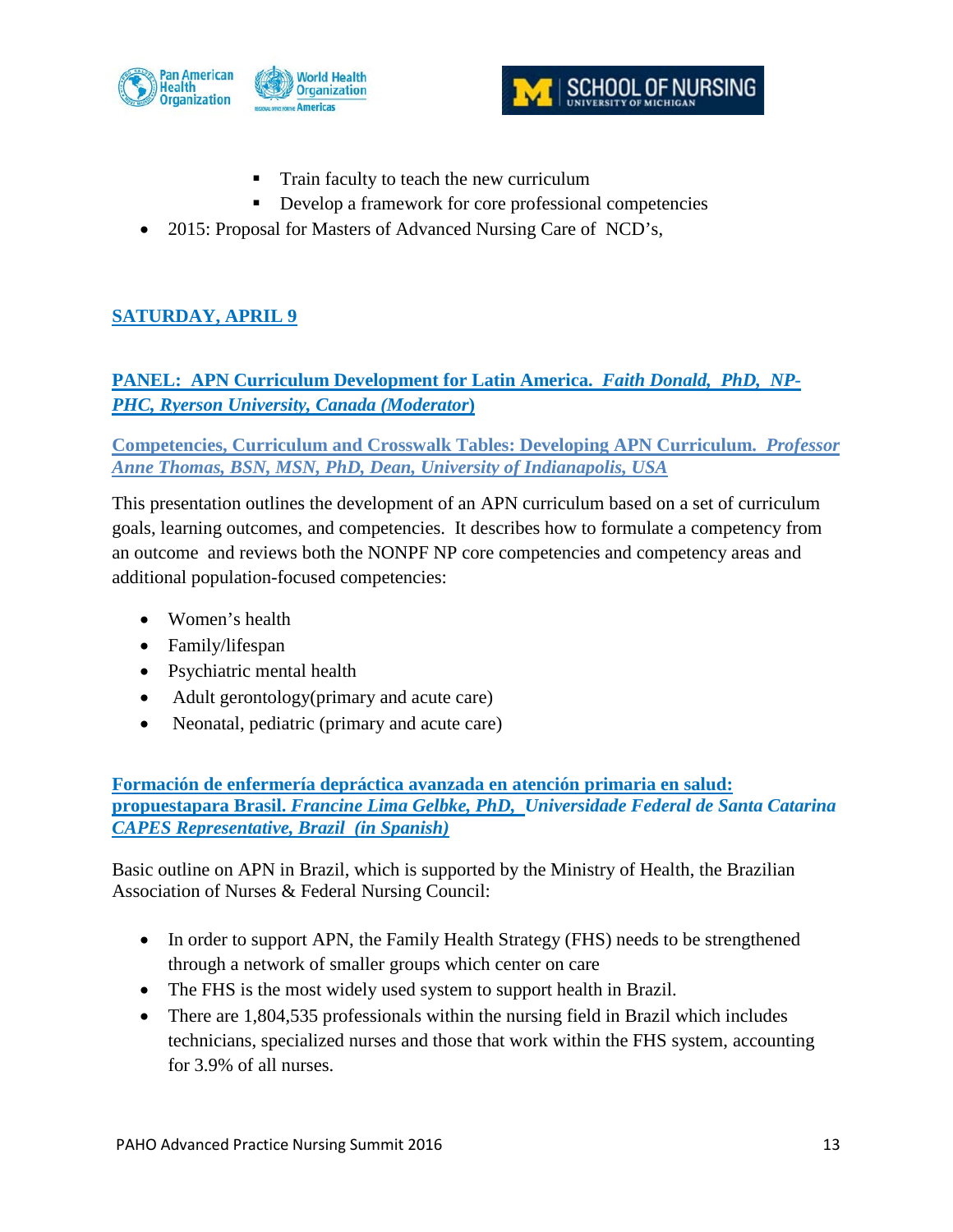



- The profile of an APN nurse should have primary health care skills and be able to make complex clinical decisions. They should have leadership skills and be able to collaborate with individuals, families and communities.
- The training for post-grads must complete a residency (179 programs are available) and specialize in a nursing area.
- There are 21 Masters' programs for professional nursing which centers on basic fundamentals in science & humanities with the aim of deepening of clinical practice as well as statistical and bio statistical training to support research and epidemiological data.

## **[Consuelo Cerón](https://umich.app.box.com/files/0/f/7320060545/1/f_60463641633) Mackay**, **Universidade de los Andes, Chile**

The focus was on how Chile recently developed a Masters' degree in advanced practice nursing.

- Students need 533 clinical hours and 540 theoretical hours to obtain this masters' degree over 4 semesters
- With the degree, one is expected to have expert knowledge  $\&$  judgment in clinical practice, leadership, etc
- To begin the process, Chile visited several nursing schools in the US
- Five priorities were defined for a 3 year time period

## **Results of Small Group Discussions:**

### **What should the core competencies for Latin America include?**

### **COMPETENCIES**

- Clinical Expertise
- Leadership
- Patient care expertise (individual, family, group, community, population)
- Care and education of patient/family/healthcare/providers
- Applied Research
- Intra and Inter professional collaboration
- Ethical decision making
- Advocacy
- Technology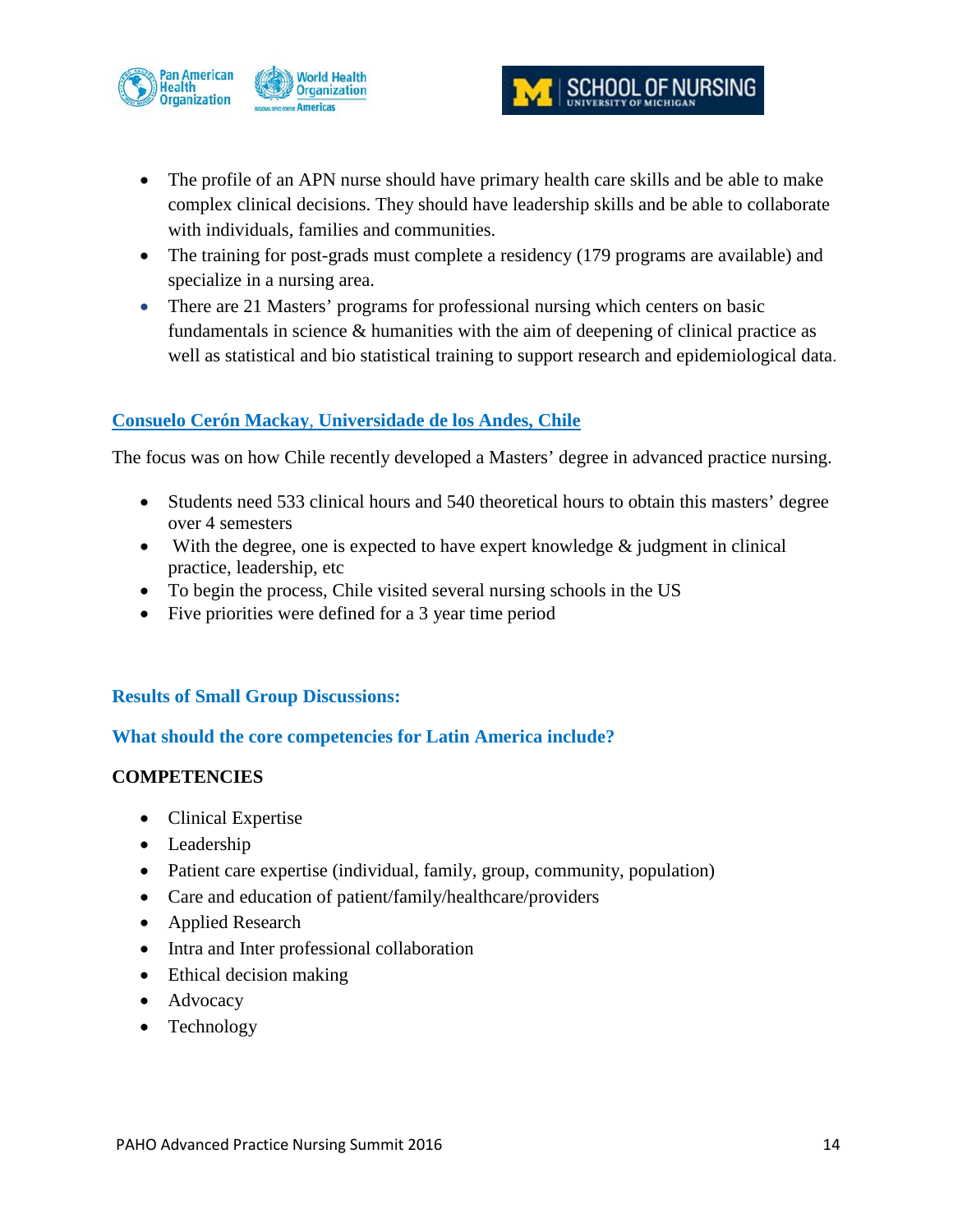



# **Small Group Work on Country/School Self-Assessment for Beginning and APN Curriculum**

## **COLOMBIA**

### **Strengths:**

- Interest among nurses in improving their qualifications and abilities
- Four organizations that work together to organize APN education with market place
- Ministry of Health changing so a window of opportunity for APN role

### **Challenges:**

- No legal recognition of APN
- Cost of education
- Insufficient faculty
- Need dialogue with physicians
- Community does not understand role and are threatened by the APN role
- Lack of clear responsibility of role
- Lack of role clarity in practice setting
- Pulled from patient care
- Not able to practice to the full extent of preparation

### **UNITED STATES**

### **Strengths:**

- Graduate students have a fairly standard undergraduate preparation
- Students have resources to attend school or are willing to go into debt or go to school part time
- Long history of role and benefits that brings to today's APN students
- Presence of clinical experts in the Academy (US)

### **Challenges:**

- Mish/mash of state regulations, even after 50+ years
- Balancing school and life with heavy school commitment
- Lack of clinical sites/competition for clinical sites
- Cost of education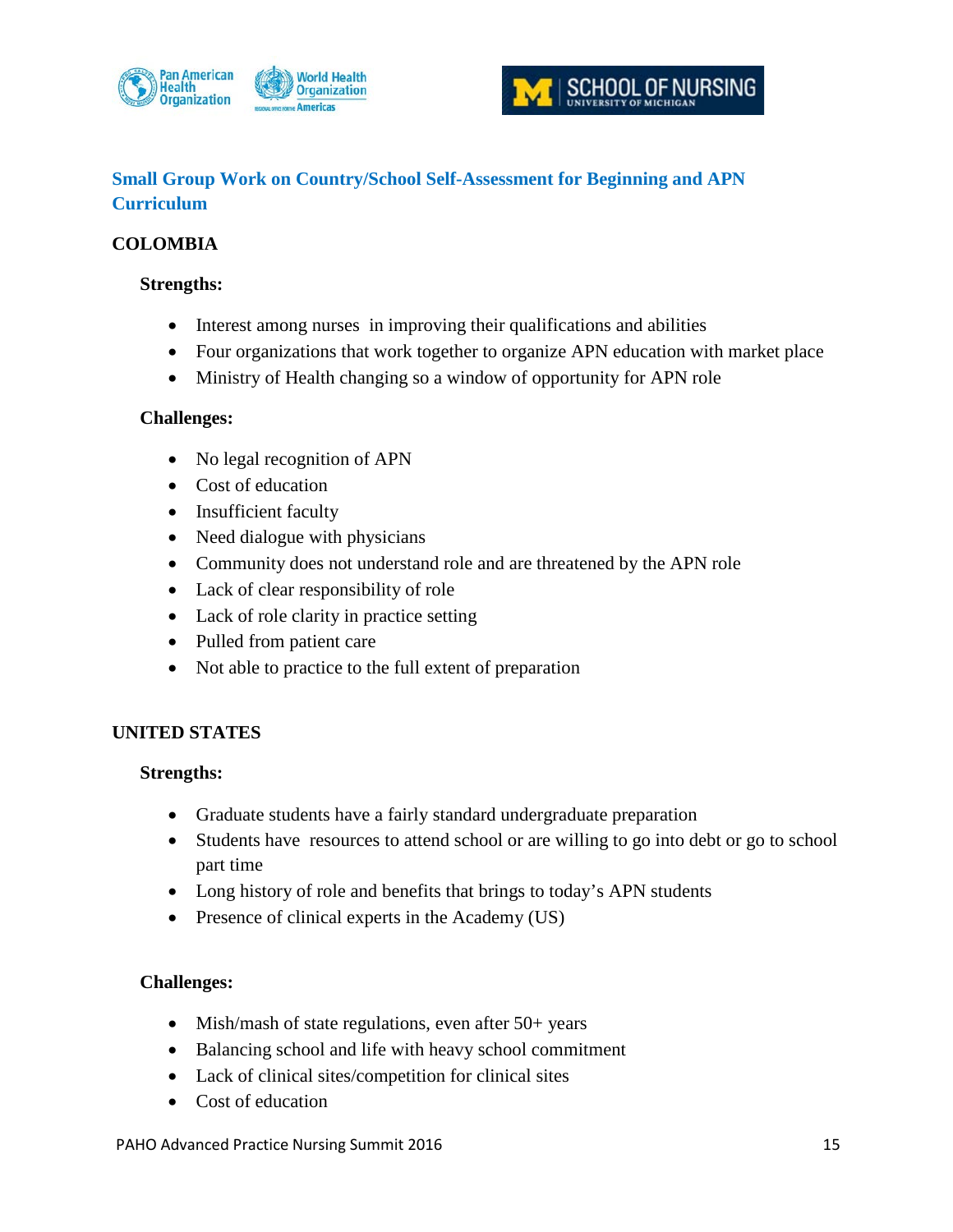



# **CANADA**

### **Strengths:**

• Nurses have standardized graduate programs making APN programs quite consistent

#### **Challenges:**

- Insufficient number of doctorally-prepared faculty who are APNs
- Cost of education
- Wages

## **CHILE**

### **Strengths:**

- Strong development at undergraduate level
- Collaboration between association of nursing and academic institutions
- APN has been discussed at a national level for five years
- A national and regional need for APN exists
- Many steps have been taken toward APN role
- Midwives practicing at an APN level in women's health

### **Challenges:**

- Lack of regulation AND funding
- Role confusion: nurses and midwives and overlap
- Municipality authority in PHC
- Health system governed by physicians
- Hospital care prioritized over preventative care
- Weak leadership of nursing

#### **BRAZIL**

### **Strengths:**

- Places for APNs (less competition)
- Existing residency programs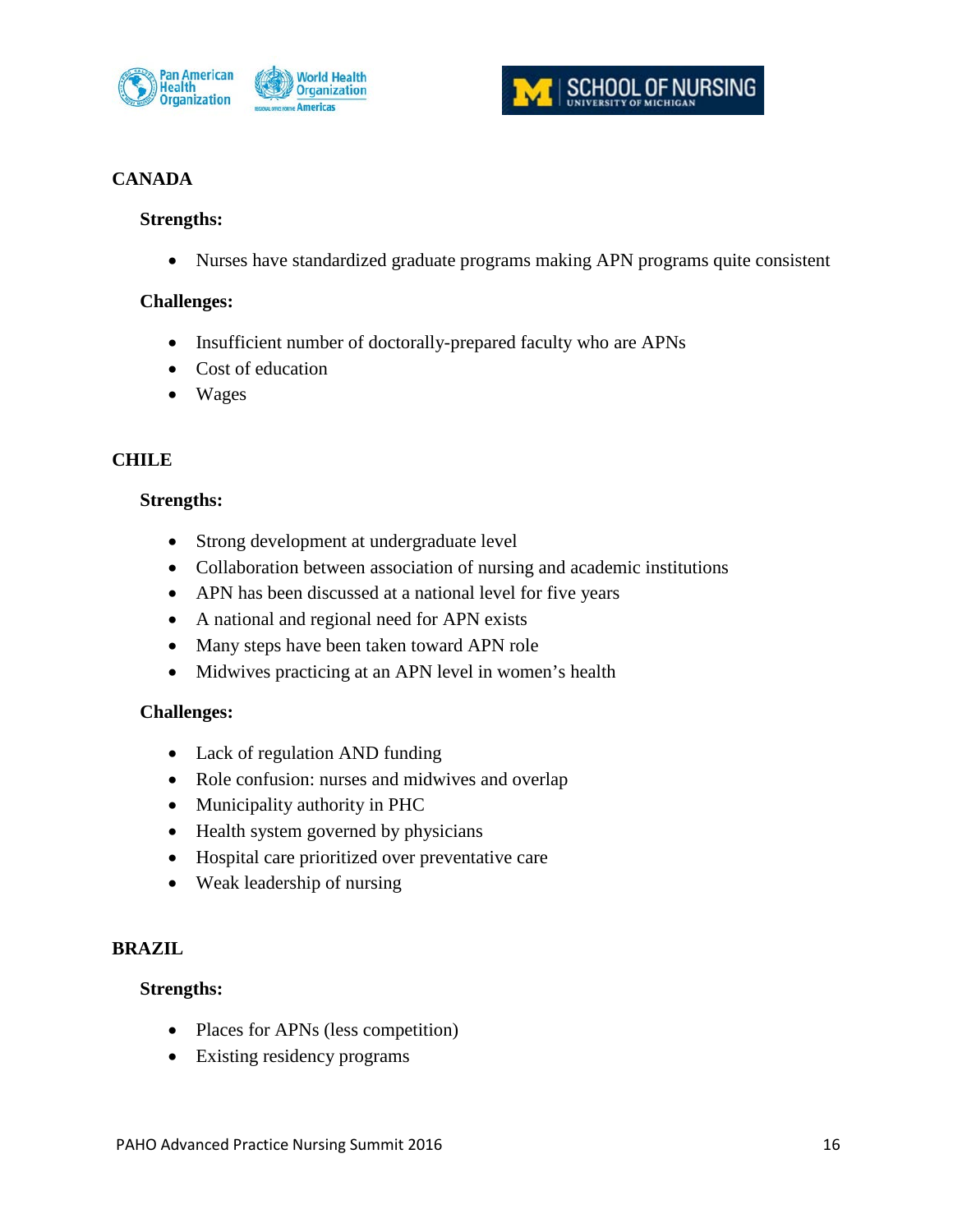



# **Challenges:**

- Lack of understanding of APN at Ministry of Health
- Professional masters, theoretical NOT clinical

## **MEXICO**

## **Strengths**:

- Role of nurse is well recognized in primary care, nursing specialist role is accepted
- in Mexico Commission exists through McMaster program; increase need for APN
- Defined clinical masters
- Recognize need to better educate health professionals
- Nurse specialty programs already established
- Health Minister former university president; has increased understanding of APN issues

## **Challenges:**

• Different academic levels; most nurses have technical training (28%) because of no economic incentive for BSN, most nursing schools are technical (Mexico)

# **CONDITIONS NEEDED TO BUILD THE APN ROLE:**

Aside from economic development in Latin America, the following elements will be important factors in developing the APN role:

## **EDUCATION SYSTEM:**

- Students understand APN education at graduate level and have federal support
- Nursing schools with prepared faculty;
- Presence of clinical experts in the Academy (US)
- Solid framework/structure for graduate course work
- Nursing residencies in specialization (2 years) post-graduation
- Commitment to educational advancement in spite of vocational limits (47% of nurses employed in technical role)
- Distance-accessible programs allowing for geographic mobility of students
- Universal tuition coverage

PAHO Advanced Practice Nursing Summit 2016 17 17 17 17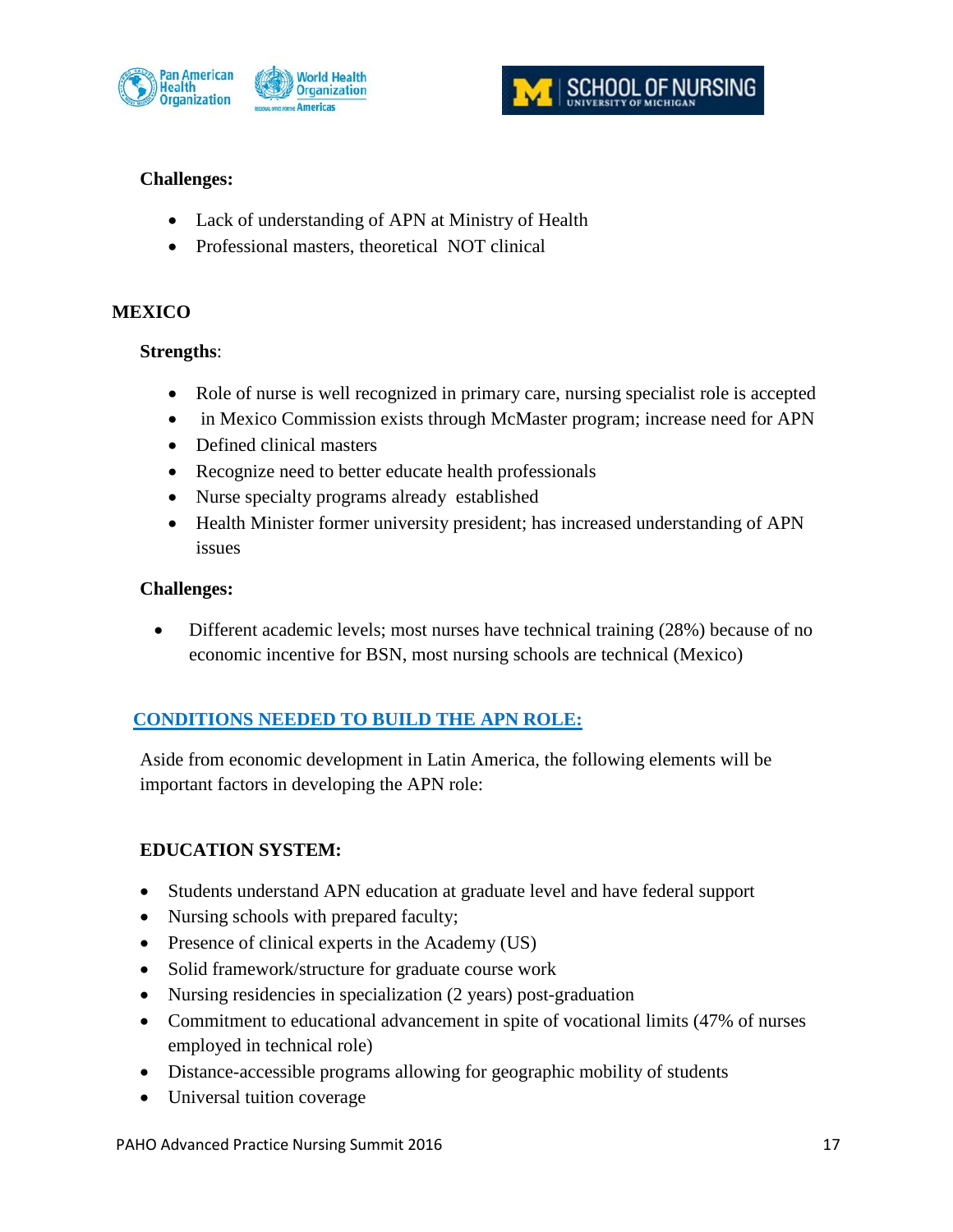



# **HEALTH CARE SYSTEM:**

- Well-structured primary health care system
- Acceptance of APN role
- Strong nursing leaders (need more empowerment)

# **POLICY:**

- Nurses engaged in primary health care discussions with Ministers of Health and PAHO
- Unification of organization related to professional groups, education, regulators, policy makers

# **EVIDENCE BASED PRACTICE:**

- A way to measure health outcomes and results
- Open access to knowledge (policy-scientific publications)

## **INTERNAL MOTIVATON:**

- Socially motivated to participate in change/social justice
- Desire to be more autonomous
- Working beyond scope-desire to legitimize their roles/specialization

### **CONSUMER DEMAND:**

• Population pressures/demographic shift

## **CHALLENGES:**

- Low salaries
- No opportunity for promotion/career advancement
- No advantage/reward for increasing education
- Life balance
	- $\circ$  Late progression predominantly women (time & money)
- Regulatory limitations on scope
- Limited resources at University publicly funded, can't expand
- Poor collaboration between Ministries to support vision for health system evolution

PAHO Advanced Practice Nursing Summit 2016 18 and 18 and 18 and 18 and 18 and 18 and 18 and 18 and 18 and 18 and 18 and 18 and 18 and 18 and 18 and 18 and 18 and 18 and 18 and 18 and 18 and 18 and 18 and 18 and 18 and 18 a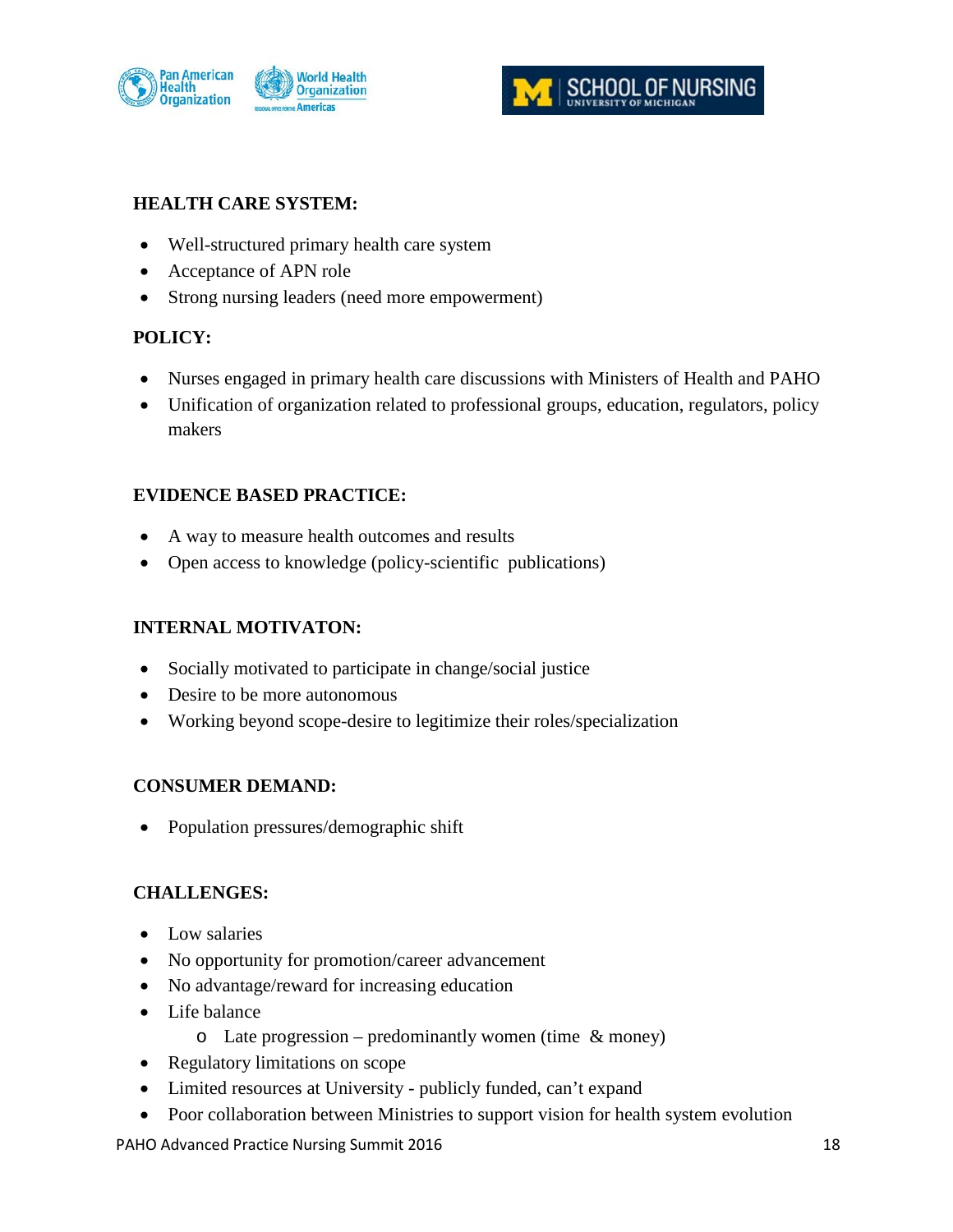



- Inconsistency in quality of nursing schools
	- o Some of the newer school are distance learning
- Resistance from physicians
- Administrative tasks for RNs in primary care
- Models in primary care; no examples of utilizing RNs effectively
- Lack of understanding of the role of the APN experience; APN in primary care
- In practice, the role of APN has not been experienced or observed
- Some RNs have advanced responsibilities
- Lack of nursing participation in education and public policy
- Lack of educational preparation for disciplines
- Lack of faculty prepared as APN
- Financing preparation

# **ACTION PLAN**

- Need definition of APN to share with others/CN definition
- Need introduction process
- Need to bring together stakeholders
- PAHO's focus is the NP role, not the three (3) APN roles (CNS, NA or NM)
- Decision to call it APN, with NP competencies in Spanish speaking countries, but NP in English speaking countries

A technical group has been coordinated to carry forward the work from the symposium by PAHO, the Secretariat of ALADEFE with the NONPF, McMaster University, the Association of Nursing of Brazil, Colombia and Chile as well as the University of West Indies, WHO-CC.

## **WHO NEEDS TO BE INVOLVED?**

- World Health Organization (WHO)
- PAHO & PAHO Collaborating Centers
- Ministry of Health
- Ministry of Education
- District/Country Councils
- Nursing Associations
- Faculty-Nursing and other health profession (e.g. physicians)
- Chief nursing officers
- Human resource planners @ the highest levels
- Unions

PAHO Advanced Practice Nursing Summit 2016 19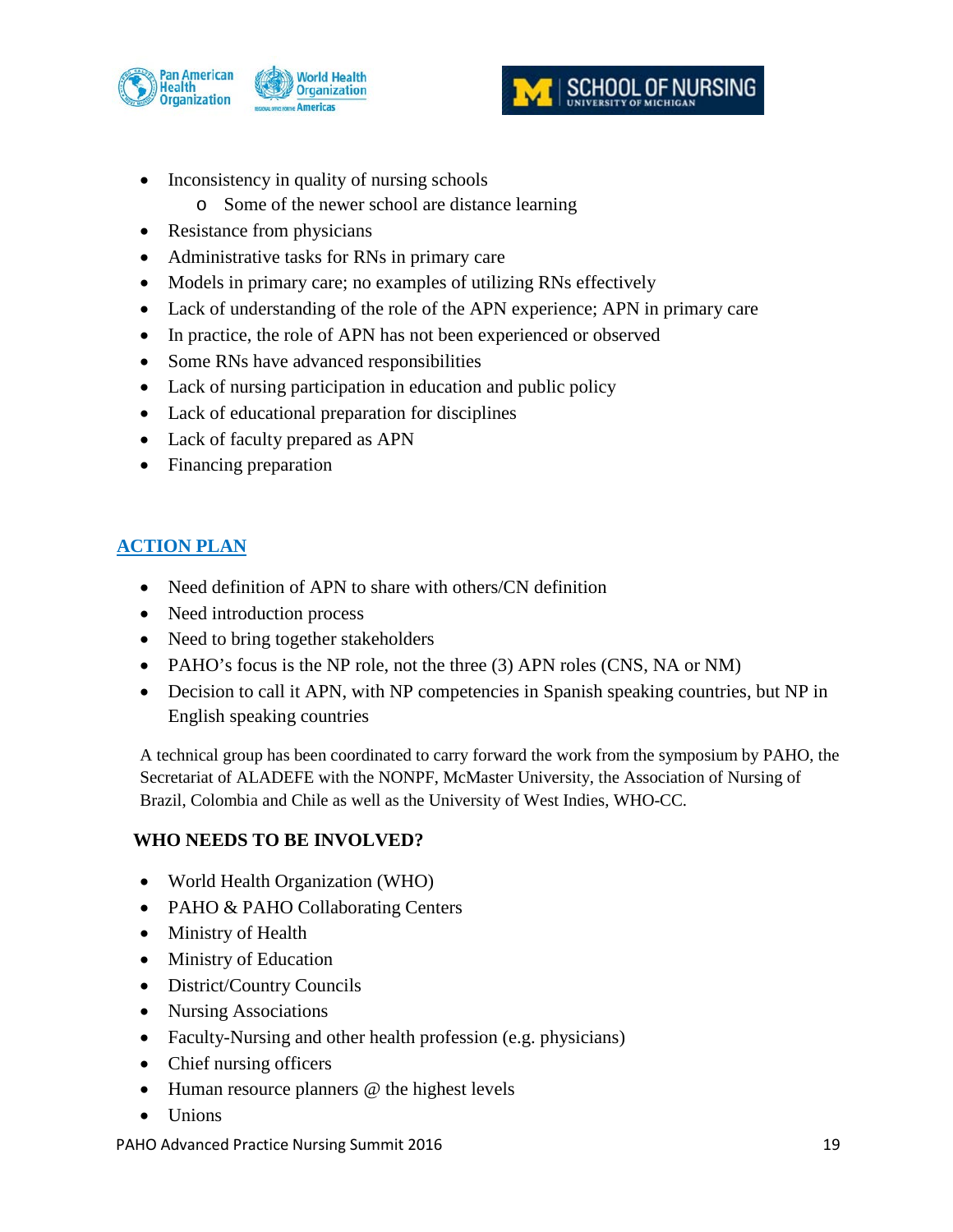



- Those responsible for levels of education
- Employers, service sectors and national service organizations (e. g. public health)
- Patient advocacy groups
- Regulators (national, state, province, region)
- Legislators
- Nurses (needs assessment/interest)
- Medical Associations
- Professional Councils
- Nursing Student Associations
- Universities
- Association of Faculties
- Funders/Donors
- Local Government
- Strong nursing leadership
- Ethics committee/Tribunals
- People with expertise in marketing

### **WHAT IS NEEDED?**

- 1. Vision with expected results (university level)
- 2. Consensus on competencies
- 3. Aspect of other curricula to adopt?
- 4. Regional analysis
	- a. Political will
	- b. Needs assessment
- 5. Participation support of service providers in curricula
- 6. Conduct pilot with service provider
	- a. Develop curricula
	- b. Fill gap
	- c. Employ student
	- d. Establish partnership (early adopters)  $\rightarrow$  Clinic/Academic Partnerships Identify first student cohort
- 7. Strategic marketing plan
	- a. Media's role
- 8. How do we align with government priorities for health and quality of care
	- a. Identify a champion (President's wife)
- 9. Sustainability plan
- 10. Engagement of student organization

PAHO Advanced Practice Nursing Summit 2016 20 20 20 20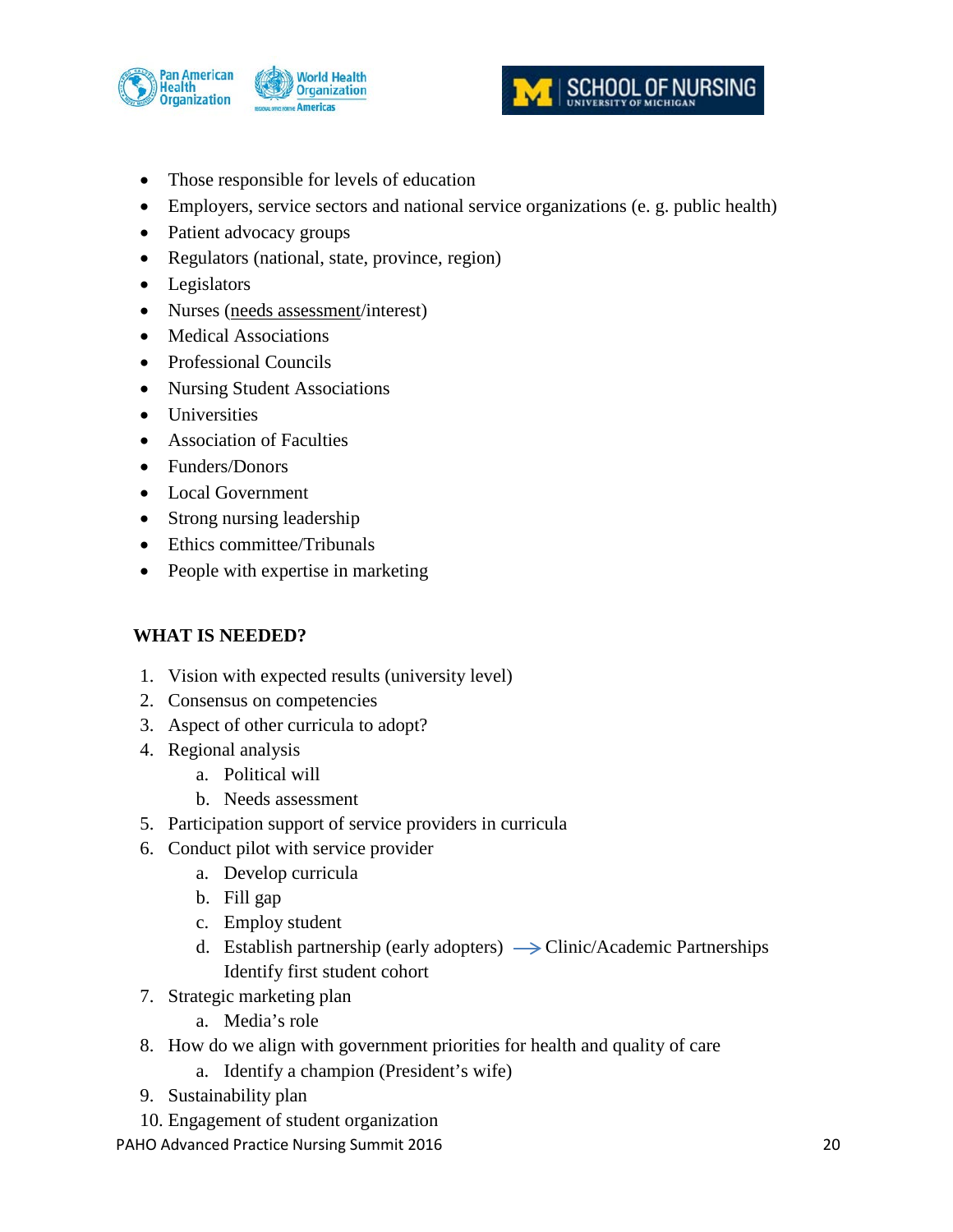



- 11. Get input/buy-in from specific stakeholder groups
	- a. Stakeholders have a responsibility in some instance

# **FACULTY DEVELOPMENT**

- Expectations
- Mentorship
- Contextual plan for Faculty Education
	- o Coordinate with clinical academic partnerships
	- o Collaborate with preceptors interdisciplinary
	- o Fulbright? Or international exchange of faculty members
- Funding plan for faculty development
	- o Recertification
- Curricula development
	- o Run parallel to regulation
- Integrated association of nurses to manage regulation, certification, licensure, etc. for APNs in PHC

## **PARTICIPANTS**

## **PAHO/WHO**

### **1. Silvia Cassiani - USA**

Advisor, Nursing and Allied Health Personnel Development Department of Health Systems and Services Pan-American Health Organization Washington D.C. Email: [cassianis@paho.org](mailto:cassianis@paho.org)

### **2. Annette Mwansa Nkowane- Switzerland**

Technical Officer for Nursing and Midwifery Department of Health Systems, Policies and Workforce WHO, Geneva Email: [nkowanemwansa@who.int](mailto:nkowanemwansa@who.int)

## **3. Keri Zug – USA**

PAHO Intern 2014 School of Nursing University of Pennsylvania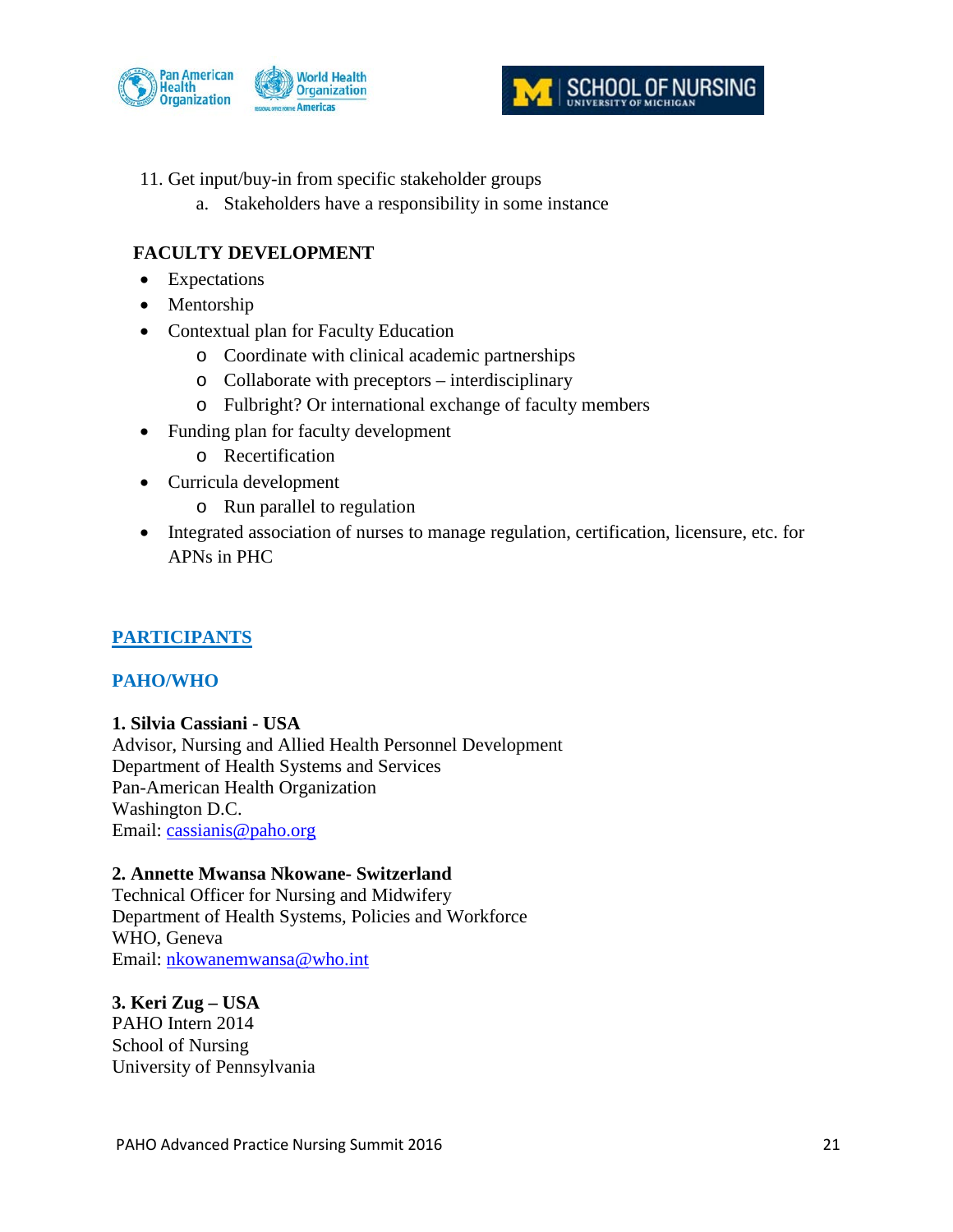



Email: [keri.zug@gmail.com](mailto:keri.zug@gmail.com)

**4. Helen Marie Kwan -USA** PAHO Intern 2016 Email: kwanhel@paho.org

**5. Lauren Kelly Rosales -USA** PAHO Intern 2016 Email: [rosaleslau@paho.org](mailto:rosaleslau@paho.org)

# **PARTICIPANTS**

**1. Angela Alvarez - Brasil** President, Asociación Brasileña de Enfermería Brasilia, Brazil Email: [angela.alvarez@ufsc.br](mailto:angela.alvarez@ufsc.br)

**2. Sayonara de Fatima Barbosa – Brasil** Professor, School of Nursing Federal University of Santa Catarina, Brazil Email: [sayonara.barbosa@ufsc.br](mailto:sayonara.barbosa@ufsc.br)

# **3. Francine Lima – Brasil**

CAPES Representitive Universidade Federal de Santa Catarina, Brazil Email: [Francine.lima@ufsc.br](mailto:Francine.lima@ufsc.br)

### **4. Isabel Mendes - Brasil**

Professor, School of Nursing PAHO/WHO CC Director University of Sao Paulo at Ribeirao Preto Email: [iamendes@usp.br](mailto:iamendes@usp.br)

### **5. Nadia Mattos Ramalho – Brasil**

Email: [nadimramalho@gmail.com](mailto:nadimramalho@gmail.com)

### **6. Denise Bryant-Lukosius - Canada**

Associate Professor, School of Nursing Department of Oncology Co-Director, Canadian Advanced Practice Nursing Research McMaster University, Hamilton Email: [bryantl@mcmaster.ca](mailto:bryantl@mcmaster.ca)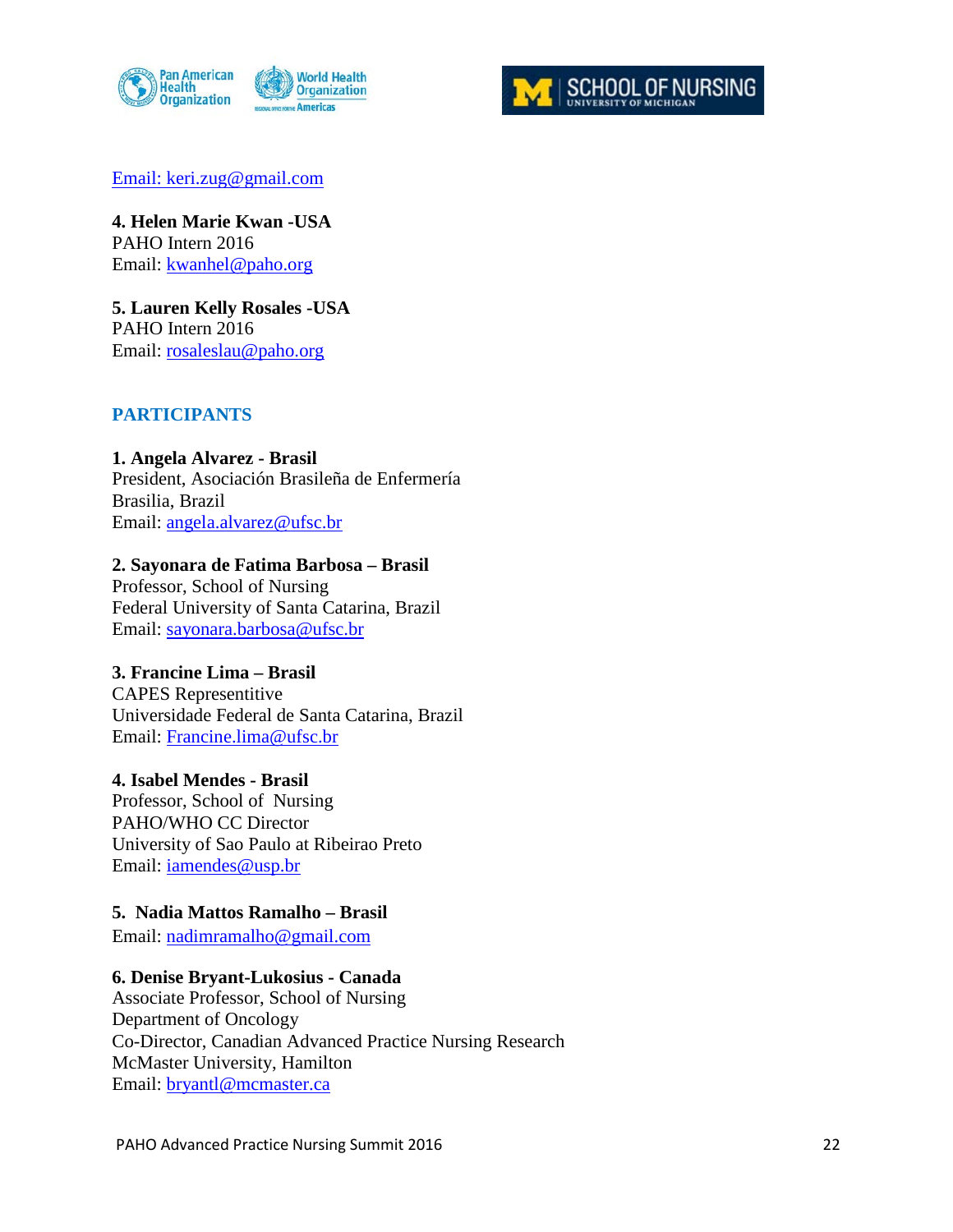



**7. Faith Donald – Canada** Associate Professor, Daphne Cockwell School of Nursing Ryerson University Email: [fdonald@ryerson.ca](mailto:fdonald@ryerson.ca)

**8. Ruth Martin-Misener - Canada** Professor, School of Nursing Dalhousie University Email: [ruth.martin-misener@dal.ca](mailto:ruth.martin-misener@dal.ca)

**9. Tammy O'Rourke - Canada** Assistant Professor University of Alberta Email: [torourke@ualberta.ca](mailto:torourke@ualberta.ca)

### **10. Ruta Valaitis - Canada**

Associate Professor, School of Nursing Dorothy C. Hall Chair in Primary Health Care Nursing Deputy Director, WHO Collaborating Center In Primary Care & Health Human Resources McMaster University, Hamilton Email: [valaitis@mcmaster.ca](mailto:valaitis@mcmaster.ca)

## **11. Francisca Aguirre - Chile**

Universidad de los Andes Email: [faguirre@miuandes.cl](mailto:faguirre@miuandes.cl)

### **12. Lorena Binfa – Chile**

Director, School of Obstetrics Universidad de Chile Email: [lbinfa@med.uchile.cl](mailto:lbinfa@med.uchile.cl)

### **13. María Consuelo Cerón - Chile**

Dean, School of Nursing Universidad de Los Andes Santiago, Chile Email: [maceronm@uandes.cl](mailto:maceronm@uandes.cl)

### **14. Jovita Ortiz – Chile**

Assistant Professor, School of Obstetrics Universidad de Chile Email: [jortizc@med.uchile.cl](mailto:jortizc@med.uchile.cl)

### **15. Paz Soto Fuentes – Chile**

PAHO Advanced Practice Nursing Summit 2016 23 23 Asociación Chilena de Escuelas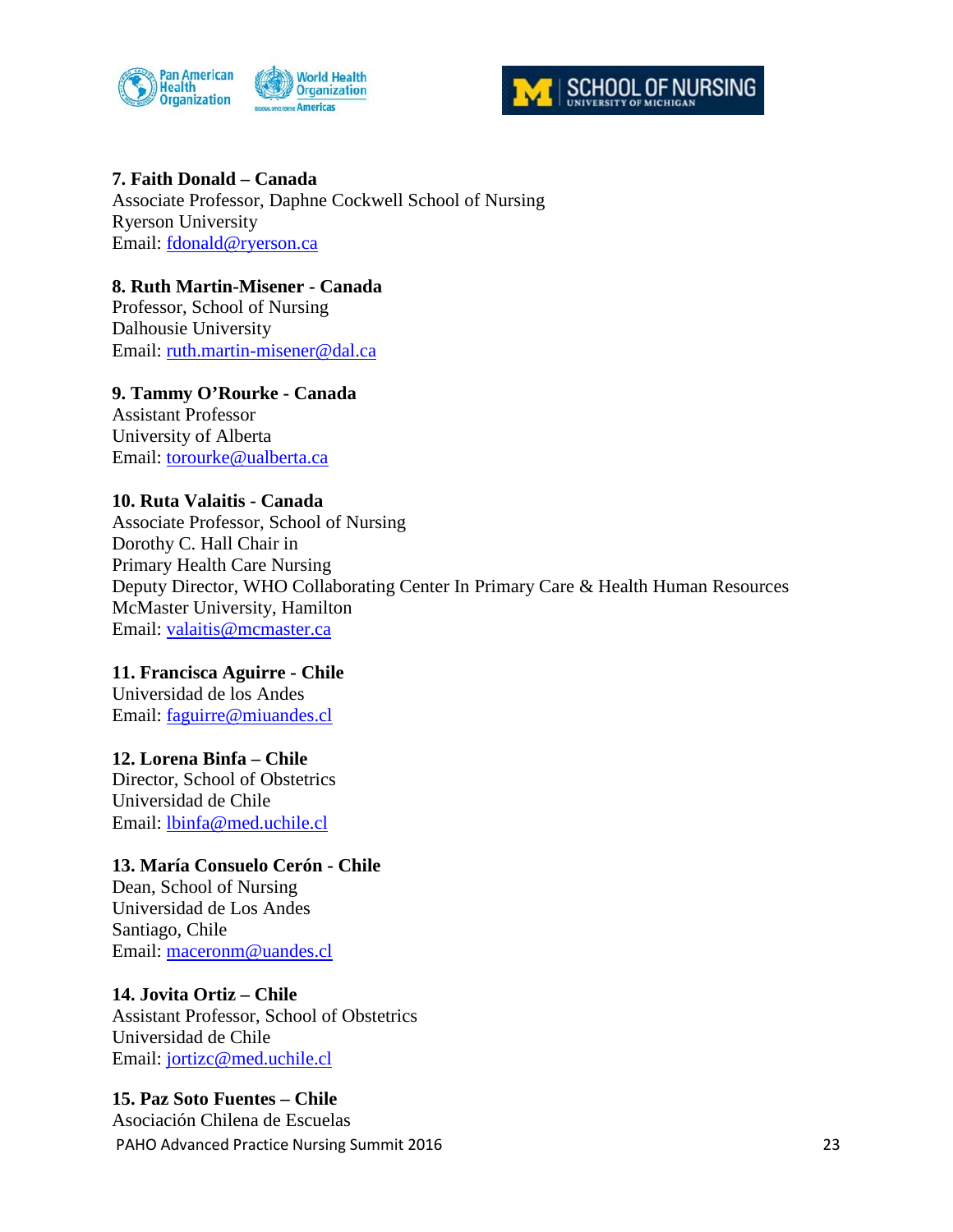



de Enfermería Email: [pesoto@uc.cl](mailto:pesoto@uc.cl)

**16. Rosa Amalia Castaño López - Colombia** Faculty ,School of Nursing Universidad de Antioquia Email: [rosa.castano@udea.edu.co](mailto:rosa.castano@udea.edu.co)

**17. Juan Guillermo Rojas – Colombia** Faculty ,School of Nursing Universidad de Antioquia Email: [guillermo.rojas@udea.edu.co](mailto:guillermo.rojas@udea.edu.co)

## **18. Fabiola Castellanos Soriano –Colombia**

Dean, School of Nursing Pontificia Universidad Javeriana Email: [fabiola.castellano@javeriana.edu.co](mailto:fabiola.castellano@javeriana.edu.co)

**19. Esther Gallegos –México** Emeritus Professor, Faculty of Nursing

Universidad Autónoma de Nuevo León Email: [esther.gallegosc@gmail.com](mailto:esther.gallegosc@gmail.com)

## **20. Laura Mor án Peña - México**

President of ALADEFE Association of Nursing Education in Latin America Email: [eneolm@yahoo.com](mailto:eneolm@yahoo.com)

## **21. María Elena García Sánchez - México**

Professor, Faculty of Nursing Universidad Autónoma de México Email: [helena\\_garsa1@yahoo.com.mx](mailto:helena_garsa1@yahoo.com.mx)

### **22. Eileen Breslin - USA**

Dean, School of Nursing University of Texas at San Antonio Email: [breslin@uthscsa.edu](mailto:breslin@uthscsa.edu)

### **23. Doreen Harper - USA**

Dean, School of Nursing University of Alabama Birmingham Email: [dcharper@uab.edu](mailto:dcharper@uab.edu)

### **24. Judy Honig - USA**

PAHO Advanced Practice Nursing Summit 2016 2018 2019 2018 24 Dorothy M. Rogers Professor of Nursing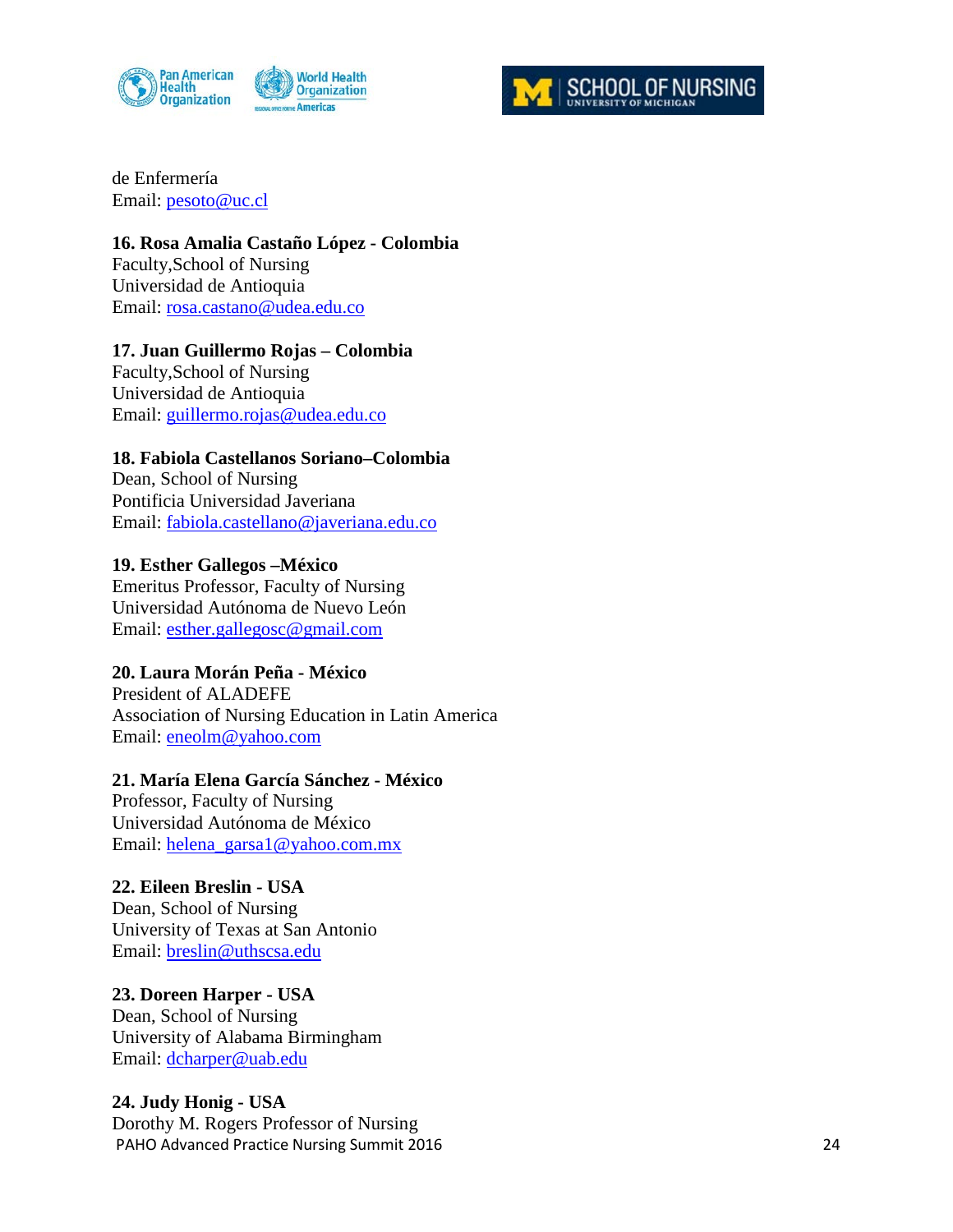



Associate Dean, Academic and Student Affairs School of Nursing, Columbia University Email: [jch3@cumc.columbia.edu](mailto:jch3@cumc.columbia.edu)

**25. Yolanda Ogbolu - USA** Director of Global Health University of Maryland Email: [ogbolu@son.umaryland.edu](mailto:ogbolu@son.umaryland.edu)

#### **26. Joyce Pulcini - USA** Director of Community & Global Initiatives

George Washington University Email: [pulcinjo@email.gwu.edu](mailto:pulcinjo@email.gwu.edu)

# **27. Karen Scheu – USA**

Assistant Professor School of Nursing University of Maryland Email: [scheu@son.umaryland.edu](mailto:scheu@son.umaryland.edu)

# **28. Andrea Parsons Schramm – USA**

Assistant Professor School of Nursing Johns Hopkins Email: [Aschram3@jhu.edu](mailto:Aschram3@jhu.edu)

## **29. Anne Thomas - USA**

Dean, School of Nursing University of Indianapolis Email: [athomas@uindy.edu](mailto:athomas@uindy.edu)

# **30. Antonia Villarruel - USA**

Dean, School of Nursing University of Pennsylvania Email: [amvillar@nursing.upenn.edu](mailto:amvillar@nursing.upenn.edu)

# **UNIVERSITY OF MICHIGAN SCHOOL OF NURSING**

**1. Patricia Abbott** Associate Professor Director of Hillman Scholars Email: [pabbott@umich.edu](mailto:pabbott@umich.edu)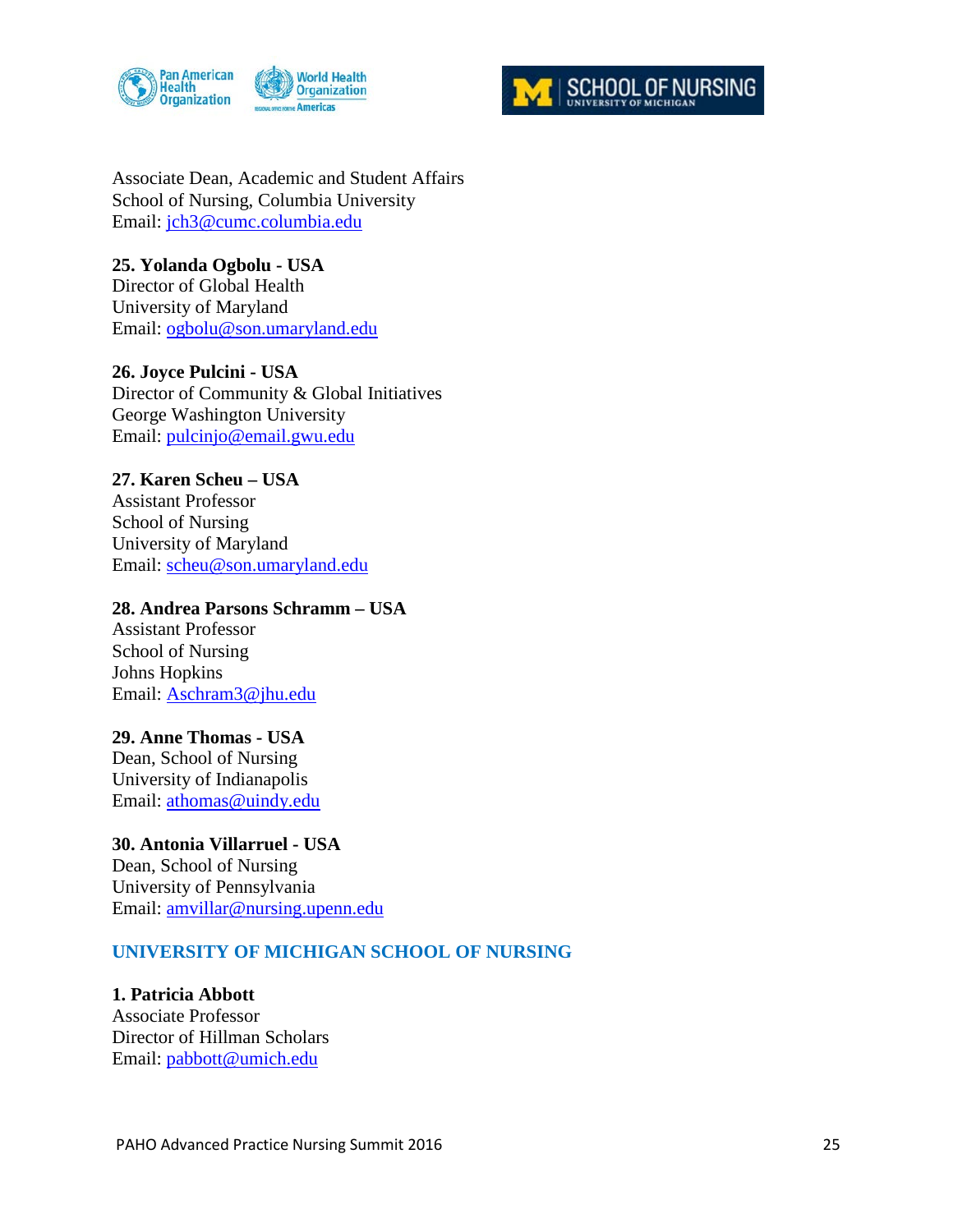



**2. Barbara Brush** Professor Email: [brushb@umich.edu](mailto:brushb@umich.edu)

**3. Megan Eagle** Clinical Instructor Email: [megeagle@med.umich.edu](mailto:megeagle@med.umich.edu)

**4. Jody Lori** Director, PAHO/WHO Collaborating Center Associate Dean for Global Affairs Email: [jrlori@umich.edu](mailto:jrlori@umich.edu)

**5. Mary Martinez-McCormick** Clinical Instructor University of Michigan Email: [mmartmcm@umich.edu](mailto:mmartmcm@umich.edu)

**6. Joanne Pohl** Professor Emerita Email: [jpohl@umich.edu](mailto:jpohl@umich.edu)

**7. Leslie Davis** Director of Global Outreach Email: [serapion@med.umich.edu](mailto:serapion@med.umich.edu)

**8. Rebecca Fritts** Administrative Assistant Office of Global Affairs Email: [rebap@med.umich.edu](mailto:rebap@med.umich.edu)

**9. Nancy Lockhart** Research Area Specialist Email: [nalockha@med.umich.edu](mailto:nalockha@med.umich.edu)

**10. Jesica Pedroza** Project Coordinator, PAHO/WHO Collaborating Center Email: [jpedroza@med.umich.edu](mailto:jpedroza@med.umich.edu)

## **UNIVERSITY OF MICHIGAN VOLUNTEERS**

**1. Lucia Michelazzo Ceroni** Student - School of Nursing Email: [lmceroni@umich.edu](mailto:lmceroni@umich.edu)

PAHO Advanced Practice Nursing Summit 2016 2016 2017 2018 2019